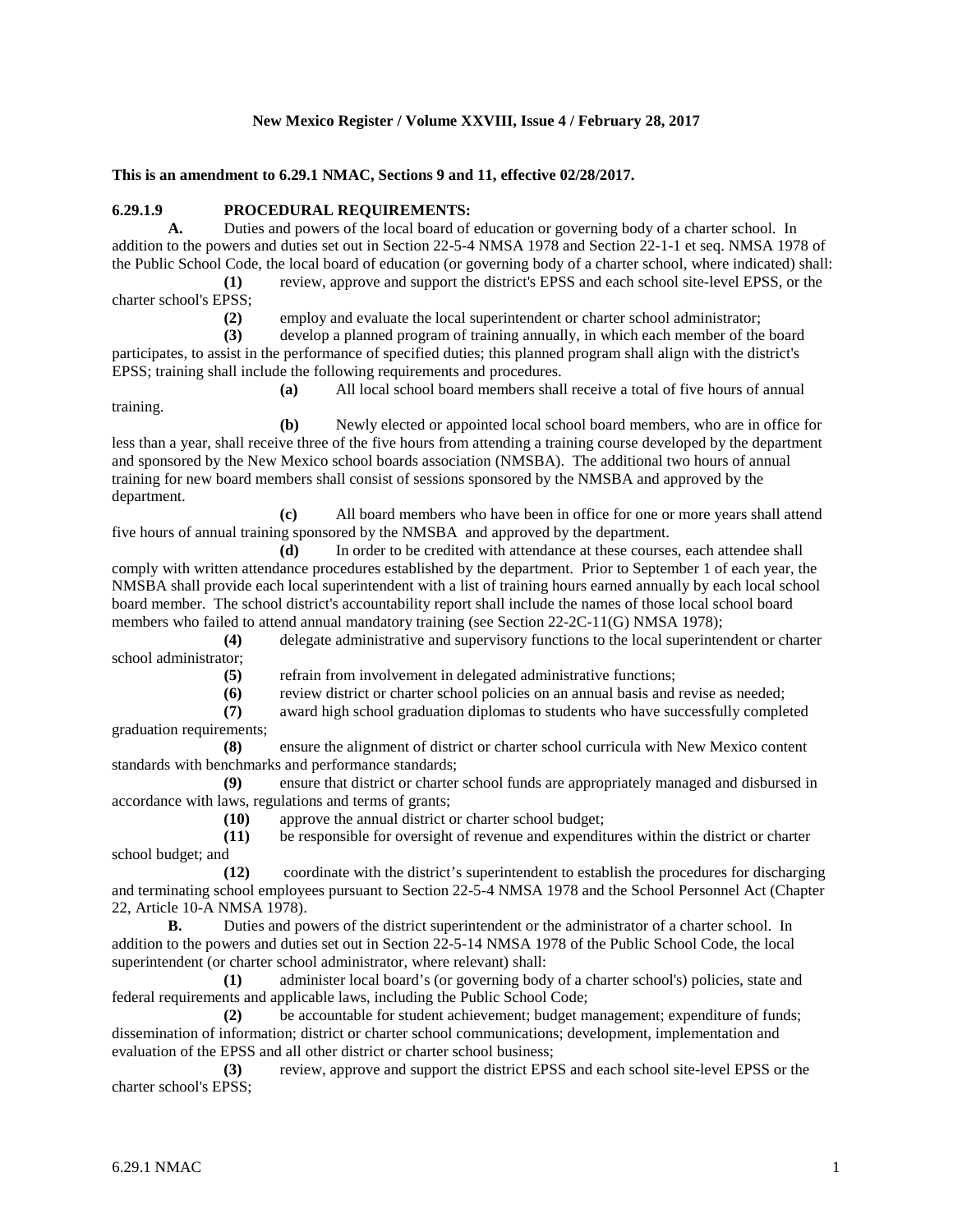**(4)** attend all local board or governing body of a charter school's meetings or, when necessary, designate a licensed administrator to attend;

**(5)** ensure that school patrons and the public are informed and involved in the acquisition, planning and development of school facilities and that students are provided with adequate facilities which conform to state and federal mandates;

**(6)** be accountable for student safety (see 6.12.6 NMAC - *School District Wellness Policy*):

**(a)** ensure that all students are supervised while on school property and while attending or traveling to school events or activities on school-provided transportation;

**(b)** ensure that all buildings, grounds and facilities provide a safe and orderly environment for public use (see Subsection O of 6.29.1.9 NMAC - *School Facilities and Grounds*; Paragraph (8) of Subsection D of 6.12.6.8 NMAC - *School District Wellness Policy* and 6.19.3 NMAC - *Unsafe School Choice Option*);

**(7)** administer and implement the district's or charter school's approved staff accountability plan and procedures;

**(8)** ensure that a process is in place to identify, train, assign and support the use of unlicensed content-area experts as resources in classrooms, team teaching, online instruction, curriculum development and other purposes as determined by the superintendent, which shall include, but not be limited to, the following:

**(a)** establish the specific expertise of the person;

**(b)** obtain a background check and fingerprint records;

**(c)** provide the person with a three-hour training, prior to entering a classroom, about how the school operates, appropriate teaching methods and expectations of principal and assigned teacher;

**(d)** establish a start date and ending date for the person;

**(e)** ensure that the person is under the direct supervision of the teacher assigned when students are present; and

**(f)** provide for an evaluation of services upon completion of the assignment;

**(9)** shall issue the following notifications in accordance with Section 22-10A-16 NMSA 1978, in addition to any other parental notification requirements contained in the No Child Left Behind Act of 2001 (PL 107-110, 20 US Code Section 6301 et seq.); a school district or charter school shall issue these notifications in English and, to the extent possible, in the language of the parent or guardian (if it is known that the parent or guardian's primary language is not English); the district or charter school shall retain a copy of all notifications and shall ensure that information required under this paragraph is available to the public upon request.

**(a)** Within sixty calendar days from the beginning of each school year, a school district or charter school shall issue a notice to parents informing them that they may obtain written information regarding:

**(i)** the professional qualifications of their child's teachers, instructional support providers and school principals or charter school administrators;

**(ii)** other descriptive information, such as whether their teacher has met all qualifications for licensure for the grade level and subjects being taught;

**(iii)** whether their child's teacher is teaching under a teaching or assignment waiver; **(iv)** the teacher's degree major and any other license or graduate degree held by the teacher; **(v)** the qualifications of any instructional support providers that serve their

child.

**(b)** When, by the end of a consecutive four-week period, a child is still being taught by a substitute teacher or a teacher not holding the requisite licensure or licensure endorsement, the school district or charter school shall provide written notice to the parent or guardian that the child is being taught by a substitute teacher or a teacher not holding the requisite licensure or licensure endorsement.

**(c)** No class may be taught by a substitute teacher, in lieu of a licensed teacher under contract, for more than forty-five (45) school days during a school year.

**(d)** The secretary shall consider deviations from the requirements of Subparagraph (c) of Paragraph (9) of Subsection B of 6.29.1.9 NMAC when a written request by a local superintendent or charter school administrator is submitted. The request shall include:

- **(i)** the size of the school district;
- **(ii)** the geographic location of the district;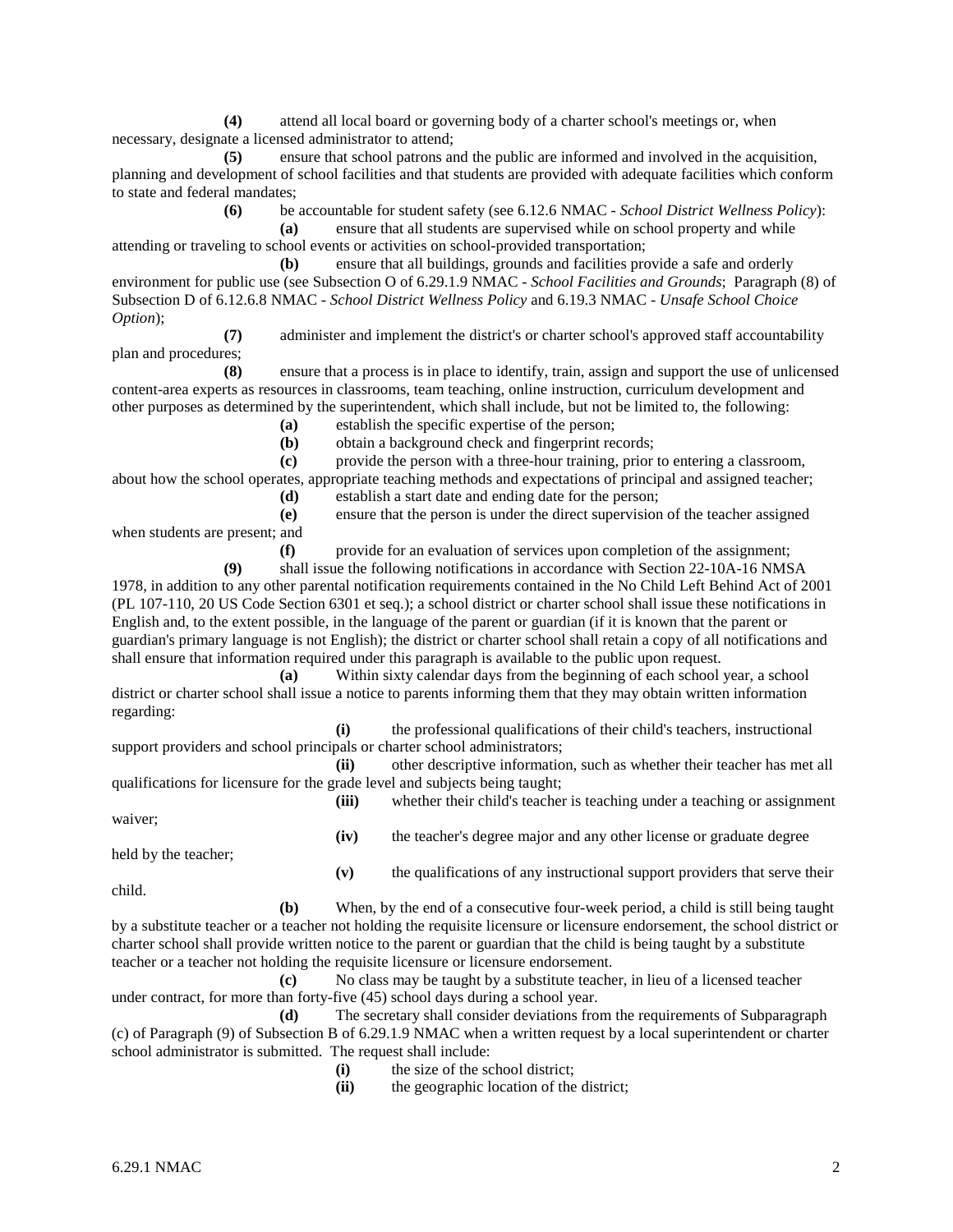**(iii)** demonstrated efforts to employ an appropriately-licensed person in the

area(s) of need;

**(iv)** the historical use of substitutes in the district; and

**(v)** an estimation of the number of days that a substitute will be utilized

that exceed the forty-five (45) day limit.

**C.** Licensed staff and administrators.

**(1)** The licensed staff shall exercise duties specified in law and those assigned by the local district or charter school.

**(2)** As required by state and federal law, all licensed staff and administrators shall be evaluated on an annual basis.

**(3)** The detection and reporting of child abuse or neglect is required by both the Children's Code (32A-4-3 NMSA 1978) and the Public School Code (22-5-4.2 NMSA 1978). Abuse of a child under the Children's Code refers to the physical, sexual, emotional or psychological abuse of a child by a parent, guardian or custodian. According to the Children's Code, failure to report abuse or neglect of a child is a misdemeanor. The terms "abuse" and "neglect" are defined in detail in Section 32A-4-2 NMSA 1978 of the Children's Code. There is also the crime of child abuse, which consists of anyone who knowingly, intentionally, negligently or without cause, causes or permits a child to be placed in a situation of endangerment to the child's life or health, torturing or cruelly confining a child, or exposing a child to the inclemency of weather. To address the detection and reporting of child abuse or neglect in public schools:

**(a)** school districts and charter schools shall adopt written policies that establish a process for the coordination and internal tracking of child abuse or neglect reports made by district personnel;

**(b)** school districts and charter schools shall include in their policies a requirement that all personnel shall immediately report suspected child abuse or neglect to either a law enforcement agency, the New Mexico children, youth and families department, or a tribal law enforcement or social services agency for any Indian child residing on tribal land;

**(c)** school districts and charter schools shall not require their personnel to first report to or notify designated school personnel or go through their chain of command before making the mandatory report described in Subparagraph (a) of Paragraph (3) of Subsection C of 6.29.1.9 NMAC;

**(d)** no school district or charter school shall adopt a policy that relieves any personnel of their duty to report suspected child abuse or neglect;

**(e)** school personnel detecting suspected child abuse or neglect, including the suspected crime of child abuse, shall immediately - i.e., the same day - report their observations to one of the offices designated in Subparagraph (b) of Paragraph (3) of Subsection C of 6.29.1.9 NMAC;

**(f)** all licensed school personnel, including substitute teachers, educational assistants, school nurses, school counselors, school psychologists and other instructional service providers shall complete training provided by the department in the detection and reporting of child abuse or neglect, within their first year of employment by, or providing services to, a school district or charter school;

**(g)** all persons who have never received training required under Subparagraph (f) of Paragraph (3) of Subsection C of 6.29.1.9 NMAC shall make arrangements to receive training before the end of their current school year;

**(h)** the department shall develop a training program to detect child abuse or neglect , in coordination with the New Mexico human services department and the New Mexico department of health. This program shall be made available to all colleges, school districts and charter schools in the state offering teacher preparation courses;

**(i)** nothing in Paragraph (3) of Subsection C of 6.29.1.9 NMAC shall be interpreted as preventing a school district or charter school from developing and providing its own training for all staff to detect and report suspected child abuse or neglect, in addition to the training offered by the department.

**D.** Student intervention system. The school and district shall follow a three-tier model of student intervention as a proactive system for early intervention for students who demonstrate a need for educational support for learning or behavior.

**(1)** In tier 1, the school and district shall ensure that adequate universal screening in the areas of general health and well-being, language proficiency status and academic levels of proficiency has been completed for each student enrolled. If data from universal screening, a referral from a parent, a school staff member or other information available to a school or district suggests that a particular student needs educational support for learning or behavior, then the student shall be referred to the SAT for consideration of interventions at the tier 2 level.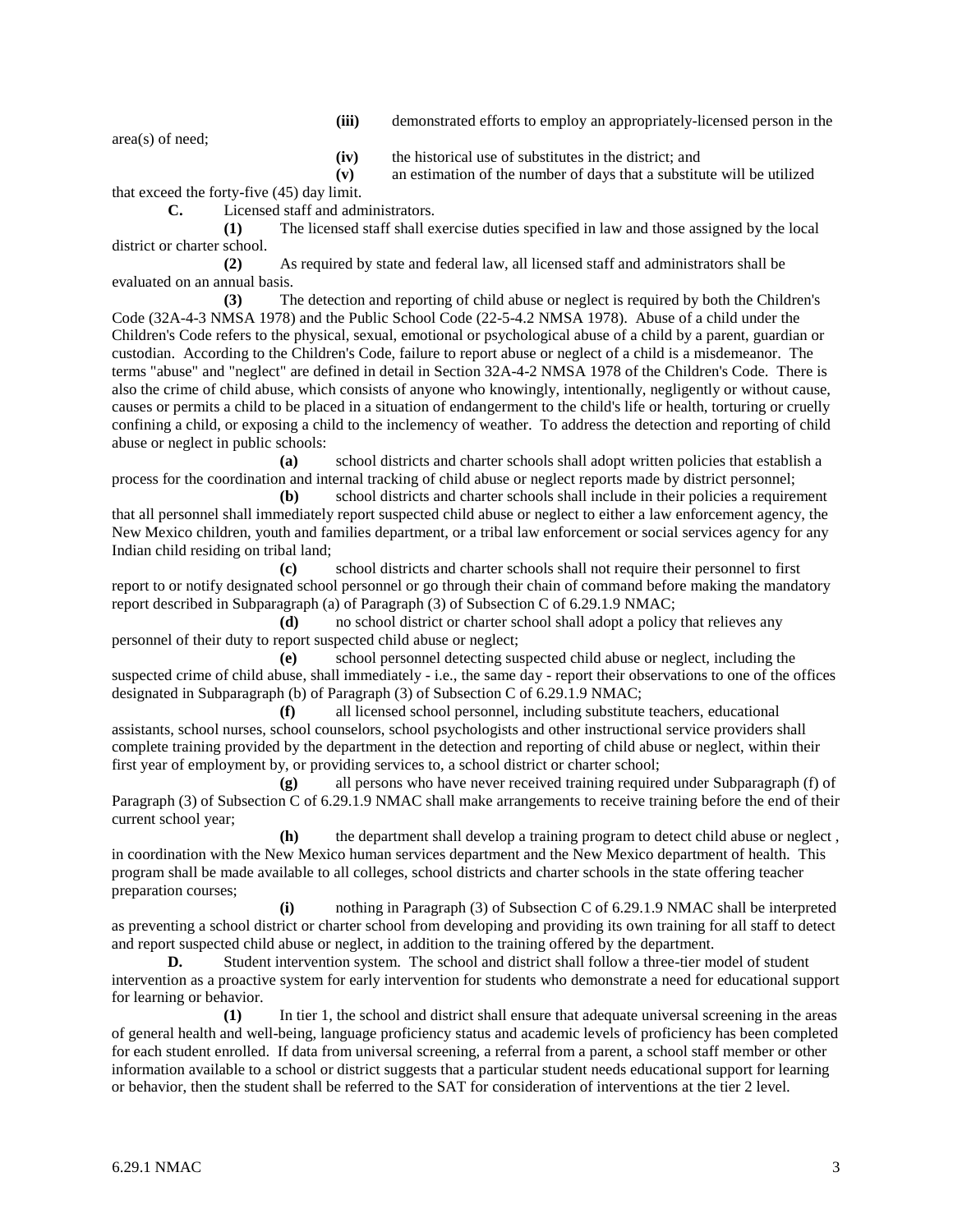**(2)** In tier 2, a properly-constituted SAT at each school, which includes the student's parents and the student (as appropriate), shall conduct the student study process and consider, implement and document the effectiveness of appropriate research-based interventions utilizing curriculum-based measures. As part of the child study process, the SAT shall address culture and acculturation, socioeconomic status, possible lack of appropriate instruction in reading or math, teaching and learning styles and instructional delivery mechanisms in order to rule out other possible causes of the student's educational difficulties. The SAT shall create no undue delay for full initial evaluation to determine eligibility for special education for a student who is identified as homeless or in foster care under the state's foster care system or based on criteria to assess housing stability status under the federal McKinney-Vento Act and the 2015 ESSA Title IV, Part B, due to the high mobility of this specific population group. When it is determined that a student has an obvious disability or a serious and urgent problem, the SAT shall address the student's needs promptly on an individualized basis, which may include a referral for a full, initial evaluation to determine possible eligibility for special education and related services consistent with the requirements of Subsections D-F of 6.31.2.10 NMAC and federal regulations at 34 CFR Sec. 300.300.

**(3)** In tier 3, a student has been identified as a student with disability or gifted under the state criteria for giftedness deemed eligible for special education and related services, and an IEP is developed by a properly-constituted IEP team, pursuant to Subsection B of 6.31.2.11 NMAC and federal regulations at 34 CFR Sec. 300.321.

**(4)** The department's manual, *the student assistance team and the three-tier model of student intervention*, shall be the guiding document for schools and districts to use in implementing the student intervention system.

**E.** Records and reports.

**(1)** Each district and charter school shall maintain and treat all personally identifiable educational records in accordance with the Family Educational Rights and Privacy Act (FERPA), the implementing regulations set forth at 34 Code of Federal Regulations, Part 99 and Inspection of Public Records Act, Sections 14- 2-1 through 14-2-12 NMSA 1978.

**(2)** All records shall be safe from fire and theft and stored in a retrievable manner. All student records, including disciplinary and grading records, shall be retained and disposed of pursuant to 1.20.2 NMAC.

**(3)** Transcripts and copies of pertinent records of students transferring from one school to another, including disciplinary records with respect to suspension and expulsion, shall be forwarded promptly upon written request by the receiving school.<br>(4) Local school

**(4)** Local school boards and governing bodies of charter schools shall establish policies providing for inspection of education records by students and parents.

**(5)** Effective July 1, 2009, after the administration of the eleventh grade SBA, school districts and charter schools are required to record test results on each student's official transcript. The information recorded shall include the following:

- **(a)** district and high school administering the examination;
- **(b)** date of examination administration;
- **(c)** results of the examination for each subject area tested; and
- **(d)** reports of the results in a format and language that is understandable to parents. **F.** Organization of grade levels and establishing/closing schools. Any change in a school district or charter school's organizational pattern, including the establishment or closing of a school, shall have the secretary's approval prior to implementation. Requests for change shall be submitted using the department's *organization of grade levels and establishing/closing school waiver request form.* This form shall include: name of superintendent; district/school; mailing address; phone; fax; email address; name of a secondary contact person including the same information; date of submission; local board policy requirement and approval, if required; date of board approval; statement of applicable district or charter school policy and rationale for request. The waiver request shall outline the expected educational benefits.

**G.** Class loads. Class loads shall be in compliance with the most current class load requirements in Section 22-10A-20 NMSA 1978 and Section 22-5-15 NMSA 1978.

**(1)** The individual class load for elementary school teachers shall not exceed 20 students for kindergarten, provided that any teacher in kindergarten with a class load of 15 to 20 students shall be entitled to the assistance of an educational assistant.

**(2)** The average class load for elementary school teachers at an individual school shall not exceed 22 students when averaged among grades one, two and three, provided that any teacher in grade one with a class load of 21 or more shall be entitled to the full-time assistance of an educational assistant.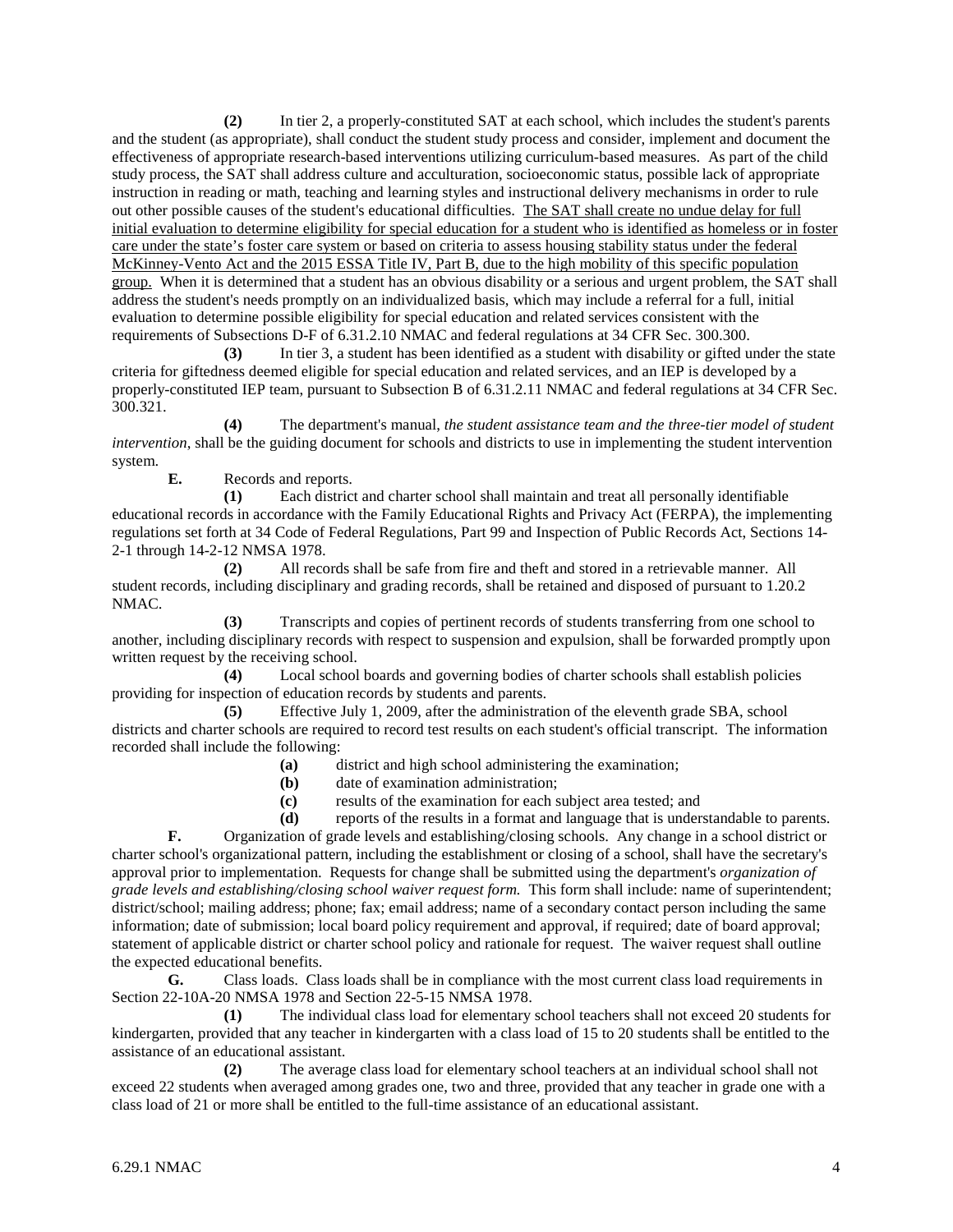**(3)** The average class load for an elementary school teacher at an individual school shall not exceed 24 students when averaged among grades four, five and six.

**(4)** The daily teaching load per teacher for grades seven through twelve shall not exceed 160 students, except the daily teaching load for teachers of required English courses in grades seven and eight shall not exceed 135, with a maximum of 27 students per class; and the daily teaching load for teachers of required English courses in grades nine through twelve shall not exceed 150 students, with a maximum of 30 students per class. The teaching load for teachers assigned to laboratories and shops shall adhere to the current workplace safety codes of the industry.

**(5)** Students receiving special education services integrated into a regular classroom for any part of the day shall be counted in the calculation of class load averages. Students receiving special education services not integrated into the regular classroom shall not be counted in the calculation of class load averages. Only classroom teachers charged with responsibility for the regular classroom instructional program shall be counted in determining average class loads. In elementary schools offering only one grade level, average class loads may be calculated by averaging appropriate grade levels between schools in the school district.

**(6)** The secretary may waive the individual school class load requirements established in this section. Waivers shall be applied for annually, and a waiver shall not be granted for more than two consecutive years. Requests for class load waivers shall be submitted using the department's *class size waiver request form.*  This form shall include: name of superintendent; district/school; mailing address; phone; fax; email address; name of a secondary contact person including the same information; date of submission; local board policy requirement and approval, if required; date of board approval; statement of applicable district or charter school policy and rationale for request. Waivers may only be granted if a school district or charter school demonstrates:

**(a)** no portable classrooms are available;

classrooms;

**(b)** no other available sources of funding exist to meet the need for additional

**(c)** the district or charter school is planning alternatives to increase building capacity for implementation within one year; and

**(d)** the parents of all children affected by the waiver have been notified in writing of the statutory class load requirements; that the school district or charter school has made a decision to deviate from these class load requirements; and of the school district's or charter school's plan to achieve compliance with the class load requirements.

**(7)** If a waiver is granted pursuant to Paragraph (6) of Subsection G of 6.29.1.9 NMAC to an individual school, the average class load for elementary school teachers at that school shall not exceed 20 students in kindergarten and grade one, and shall not exceed 25 students when averaged among grades two, three, four, five and six.

**(8)** Each school district or charter school shall report to the department the size and composition of classes subsequent to the 40th day report and the December 1 count. Failure to meet class load requirements within two years shall be justification for the disapproval of the school district's or charter school's budget by the secretary.

**(9)** The department shall report to the legislative education study committee by November 30 of each year regarding each school district's or charter school's ability to meet class load requirements imposed by law.

**(10)** Notwithstanding the provisions of Paragraph (6) of Subsection G of 6.29.1.9 NMAC, the secretary may waive the individual class load and teaching load requirements established in this section upon demonstration of a viable alternative curricular plan and a finding by the department that the plan is in the best interest of the school district or charter school; and that, on an annual basis, the plan has been presented to and is supported by the affected teaching staff. The department shall evaluate the impact of each alternative curricular plan annually. Annual reports shall be made to the legislative education study committee. Requests for alternative curricular plans shall be submitted using the department's *collaborative school improvement programs waiver request form.* This form shall include: name of superintendent; district/school; mailing address; phone; fax; email address; name of a secondary contact person including the same information; date of submission; local board policy requirement and approval, if required; date of board approval; statement of applicable district or charter school policy and rationale for request.

**H.** Student/staff caseloads in gifted and special education.

**(1)** The student/staff caseload shall not exceed 35:1 for a special education teacher and 60:1 for a speech-language pathologist for special education services or speech-only services, in which properly licensed special education teachers or speech-language pathologists travel from class to class or school to school, providing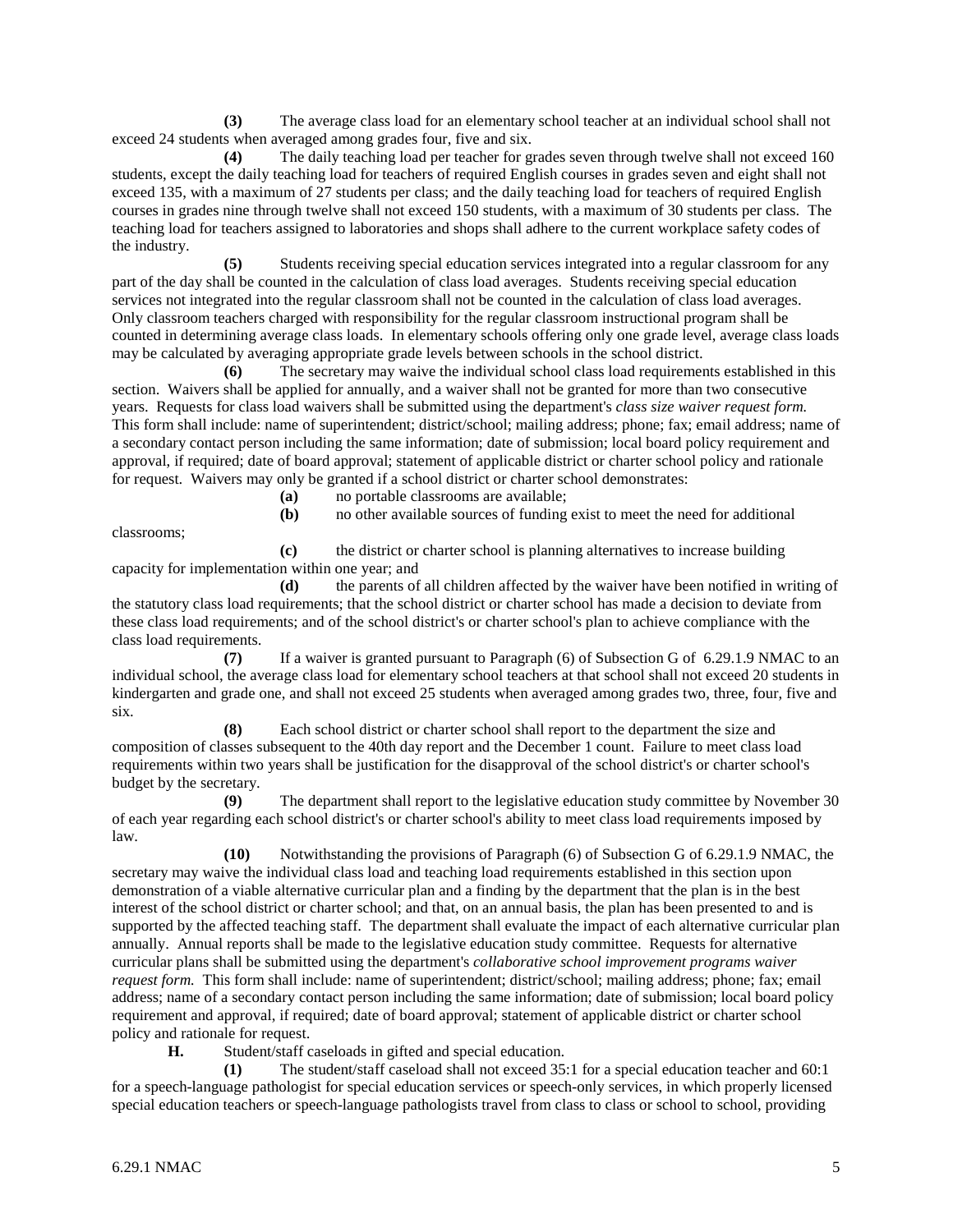services to students with disabilities whose individualized education programs (IEPs) require a minimal amount of special education. (A minimal amount of special education services shall not exceed 10 per cent of the school day/week.)

**(2)** The student/staff caseload shall not exceed 24:1 for a special education teacher and 35:1 for a speech-language pathologist for special education services or speech-only services which properly-licensed special education teachers or speech-language pathologists provide to students with disabilities whose IEPs require a moderate amount of special education. (A moderate amount of special education services shall be less than 50 per cent of the school day.)

**(3)** The student/staff caseload shall not exceed 15:1 for special education services in which properly licensed special education teachers provide services to students with disabilities whose IEPs require an extensive amount of special education for a portion of the school day as appropriate to implement the plan. (An extensive amount of special education services shall be provided 50 per cent or more of the school day.)

**(4)** The student/staff caseload shall not exceed 8:1 for special education services in which a properly licensed professional provides services to students with disabilities whose IEPs require a maximum amount of special education. (A maximum amount of special education services shall be provided in an amount approaching a full school day.)

**(5)** The student/adult caseload shall not exceed 4:1 for center-based special education services in which one of the adults in the program is a properly licensed professional providing three- and four-year old children with the amount of special education needed to implement each child's IEP. [This includes a child who will turn three at any time during the school year, and who is determined to be eligible for Part B services. The child may be enrolled in a Part B preschool program at the beginning of the school year if the parent so chooses, whether or not the child has previously been receiving Part C services.]

**(6)** The student/adult caseload shall not exceed 2:1 for center-based special education services in which three- and four-year old children have profound educational needs. [This includes children who will turn three at any time during the school year, and who are determined to be eligible. The child may be enrolled in a Part B preschool program at the beginning of the school year if the parent so chooses, whether or not the child has previously been receiving Part C services.

**(7)** Adequate student/staff caseloads shall be provided to appropriately address needs identified in the IEPs. Paraprofessionals and assistants who are appropriately trained and supervised in accordance with applicable department licensure rules or written department policy may be used to assist in the provision of special education and related services to students with disabilities under Part B of IDEA.

**(8)** If the student/staff caseload ratio exceeds the standards provided above, a request for waiver shall be submitted to the department for review and approval by the secretary.

**I.** Length of school day and year.

**(1)** The district or charter school shall be in compliance with length of school day and year requirements as defined in Section 22-2-8.1 NMSA 1978. Within statutory requirements, the local board or governing body of a charter school determines the length of the school year, which includes equivalent hours. The local board or governing body of a charter school may delegate this authority to the superintendent or charter school administrator who, in turn, may delegate to others.

**(2)** Time for home visits/parent-teacher conferences. The local board or governing body of a charter school may designate a prescribed number of hours within the school year for home visits, to develop nextstep plans for students or parent-teacher conferences up to the following maximum hours: kindergarten: 33 hours; grades 1 through 6: 22 hours; and grades 7 through 12: 12 hours.

**(3)** All students shall be in school-directed programs, exclusive of lunch, for a minimum of the following:

**(a)** kindergarten, for half-day programs: two and one-half (2 and 1/2) hours per day or 450 hours per year; or, for full-day programs: five and one-half (5 and 1/2) hours per day or 990 hours per year; **(b)** grades one through six: five and one-half (5 and 1/2) hours per day or 990 hours

per year; and

**(c)** grades seven through twelve: six (6) hours per day or 1,080 hours per year.

**(4)** Testing and assessments are considered part of instructional hours. One group of students cannot be dismissed while another group of students is testing, unless the students being dismissed already have approved extended-day plans in place for participating in the minimum instructional hours required.

**(5)** Dismissing students or closing school for staff development and participation in other non-instructional activities does not count toward the minimum instructional hours required. This time is to be built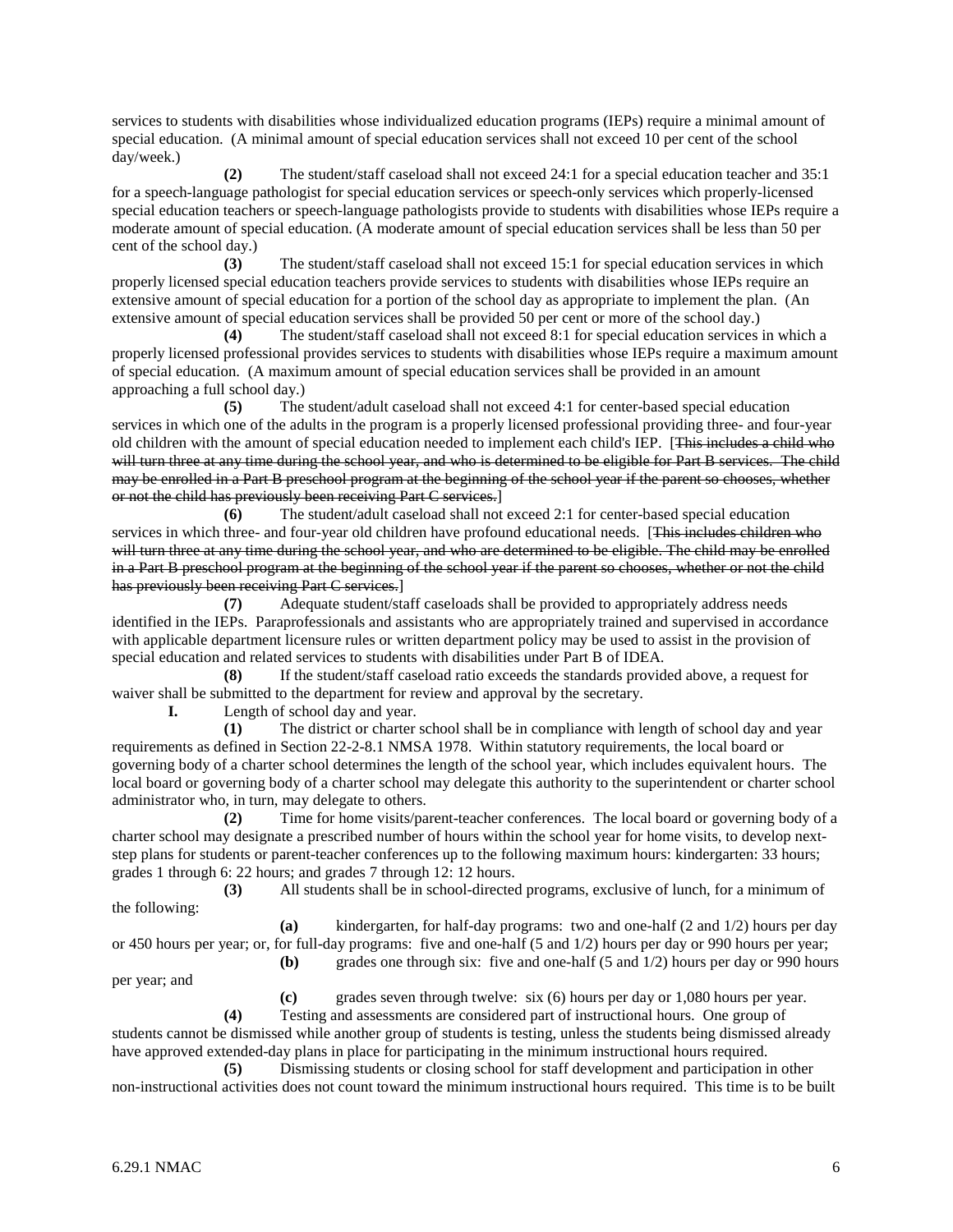into a district and school schedule as an add-on. Early-release days may be built into a district or charter school calendar when the minimum instructional hours' requirement is otherwise being met.

**(6)** The student lunch period each day shall be at least thirty (30) minutes. Lunch recess shall not be counted as part of the instructional day.

**(7)** Districts or charter schools may request a waiver from the secretary if the minimum length of school day requirement creates an undue hardship. Such requests shall be submitted using the department's *instructional hours waiver request form*. This form shall include: name of superintendent; district/school; mailing address; phone; fax; email address; name of a secondary contact person including the same information; date of submission; local board policy requirement and approval, if required; date of board approval; statement of applicable district or charter school policy and rationale for request. Requests shall provide documentation that the following conditions exist:

**(a)** the educational, societal or fiscal consequences of operating the minimum length of a school day/year significantly impede the district's ability to provide a quality educational program; and

**(b)** the district or charter school has thoroughly investigated alternatives other than shortening the length of a school day/year in order to address the identified concerns.

**(8)** When an emergency arises and the emergency affects the required hours, the local superintendent or charter school administrator shall request in writing approval from the secretary regarding the manner in which the lost instructional hours will be made up, or requesting an exemption from the required instructional hours.<br> **I** 

**J.** Graduation requirements.

**(1)** The New Mexico eleventh grade SBA. The district or charter school shall be in compliance with requirements as specified in Section 22-13-1.1 NMSA 1978 and Subsection L of Section 66-7-506 NMSA 1978 (offering driver education, service learning and financial literacy as electives). The department specifies that students shall meet all graduation requirements in order to be eligible to receive a diploma. This includes the requirement of passing the eleventh grade SBA.

**(2)** The next step plan. Each student shall complete a next step plan for each high school year. For students with individualized education programs (IEPs), the transition plan substitutes for the next step plan. The next step plan requires that:

**(a)** each grade-level next step plan shall be completed within the last 60 school days of the preceding school year (for example, the 9th grade interim next step plan shall be made before the end of the 8th grade year);

**(b)** only one grade-level next step plan shall be completed for a student each year;

**(c)** the development of the next step plan shall include the student, the student's parent or guardian and the advisor, but may include additional relevant parties;

**(d)** to write the next step plan, the advisor shall consult with the student and the student's parent or guardian on academic choices that target the student's interests and meet graduation requirements; **(e)** the next step plan shall address career clusters in career and technical education,

academic support and study skills, extracurricular experiences and out-of-school activities, exposure to postsecondary education and career options, family and social supports, assessments, credentials and any other relevant information; as part of the next step plan, the advisor shall disseminate and share information concerning advanced placement, honors, dual-credit and distance learning programs;

**(f)** the next step plan determines whether or not the student is on track with graduation requirements; the plan ensures that gaps in courses and test-taking are filled;

**(g)** the next step plan may be made in large-group, small-group or individual student settings;

**(h)** the advisor has the responsibility to see that the student is reasonably informed about curricular and course options, opportunities available that lead to broader post-high school options, and alternative opportunities available if the student does not finish a planned curriculum;

**(i)** the next step plan shall be signed by the student, the student's parent or guardian and the advisor;

**(j)** the completed next step plan shall be filed with the school principal or charter school administrator and only the final next step plan shall be filed in the student's cumulative file upon graduation; **(k)** during the development of the student's next step plan for the eleventh grade

and no later than the spring of the tenth grade, a plan allowing the student to complete a fourth mathematics course other than algebra 2 may be developed using data from the student's high school short-cycle assessments, the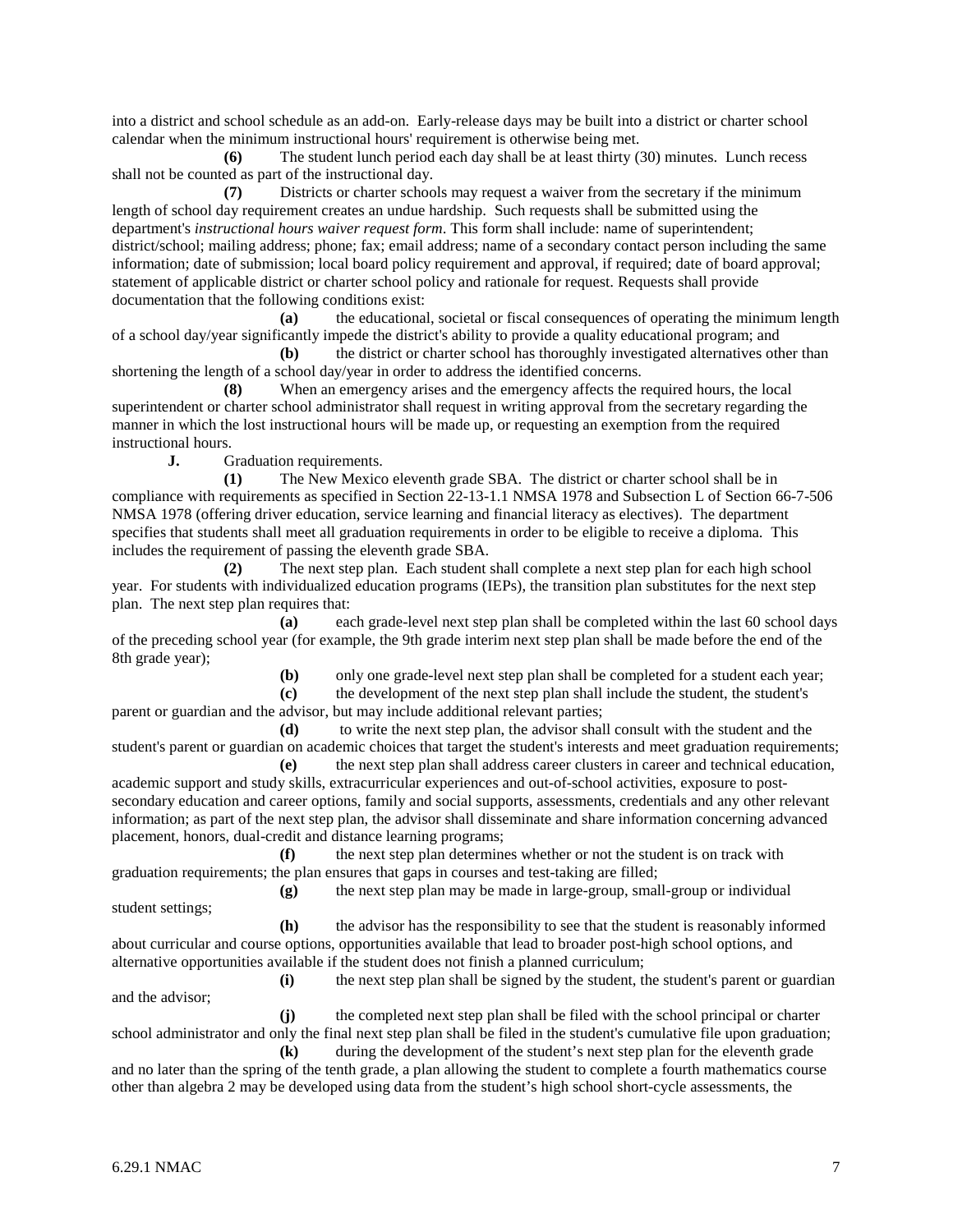student's most recent SBA score in mathematics, other relevant assessment scores and coursework grades and educational career plans recorded in the student's next step plan;

**(l)** for the student to take four mathematics courses that contain a lesser content than that recommended for inclusion in algebra 2 or its equivalent, the student's parent shall provide written, signed permission on the student's next step plan; parental signature on the next step plan for the eleventh grade indicating the mathematics courses the student will take shall serve as the required signed permission.

**(3)** Transfer of credits. For students enrolling or re-enrolling in public schools, local school boards or governing bodies of charter schools will establish policies as follows.

**(a)** Credits shall be transferable with no loss of value between schools that are accredited by a state board of education in the United States, United States territories, Puerto Rico, the freelyassociated states and outlying areas of the United States, department of defense schools or other authorized body.

**(b)** Policies of the local school board or the governing body of a charter school, for students transferring from home schools, private schools or foreign schools to the public schools, will be in accordance with Subsection D of Section 22-1-4 NMSA 1978.

**(c)** Acceptance of credits earned through correspondence extension study, foreign study, home study courses or non-department accredited, non-public schools is determined by the policy of the local school board or the governing body of a charter school.

**(4)** Correspondence courses. For students currently enrolled in public schools, local school boards or governing bodies of charter schools will establish policies addressing the use of correspondence courses to meet graduation requirements.

**(a)** Policies should be based on the following circumstances:

prohibit regular daily attendance;

**(ii)** when a student cannot attend school due to prolonged illness or recovery from injury, as part of the individual plan to address the student's educational needs developed in accordance with applicable state and federal regulations governing the education of students with disabilities;

**(iii)** when the occupation of the parent or student requires prolonged periods of time away from the school district;

| (iv) | when a student is housed in a long-term residential facility; or      |
|------|-----------------------------------------------------------------------|
| (v)  | to enhance or supplement graduation requirements based on a student's |

**(i)** when road conditions or distance from access to school transportation

individual need(s).

**(b)** Schools counting credit for correspondence courses for enrolled students shall ensure that such courses are part of the student's individual plan for graduation. If applicable, such courses are part of the IEP developed in accordance with applicable state and federal regulations governing the education of students with disabilities, and schools shall ensure that assistance is available to students as needed to complete the correspondence courses.

| (c)                            |      | Correspondence courses used to provide graduation credit to currently enrolled |
|--------------------------------|------|--------------------------------------------------------------------------------|
| students shall be provided by: |      |                                                                                |
| the school is located, or      | (i)  | a school accredited by the state board of education of the state in which      |
| function.                      | (ii) | a college or university with regional accreditation to perform such            |
|                                |      |                                                                                |

function.

**(5)** Dual credit program. "Dual credit program" means a program that allows high school students to enroll in college-level courses offered by public post-secondary educational institutions that may be academic or career-technical in nature, but may not be remedial or developmental, and through which students can simultaneously earn credit toward high school graduation and a post-secondary degree or certificate. (Refer to 6.30.7.6 NMAC.)

**(6)** Distance learning courses. "Distance learning" means the technology and the educational process used to provide instruction for credit or for a grade, when the course provider and the distance-learning student are not necessarily physically present at the same time or place. Distance learning does not include educational software that utilizes only on-site teaching. Any program involving distance learning shall be governed by the department's distance learning rule, found at 6.30.8 NMAC.

**(7)** Standardized grading system. A standardized grading system is required to be implemented by each district and charter school. The system shall include the following components: **(a)** a written report to parents regarding the performance of their children tested with the New Mexico standards-based assessments: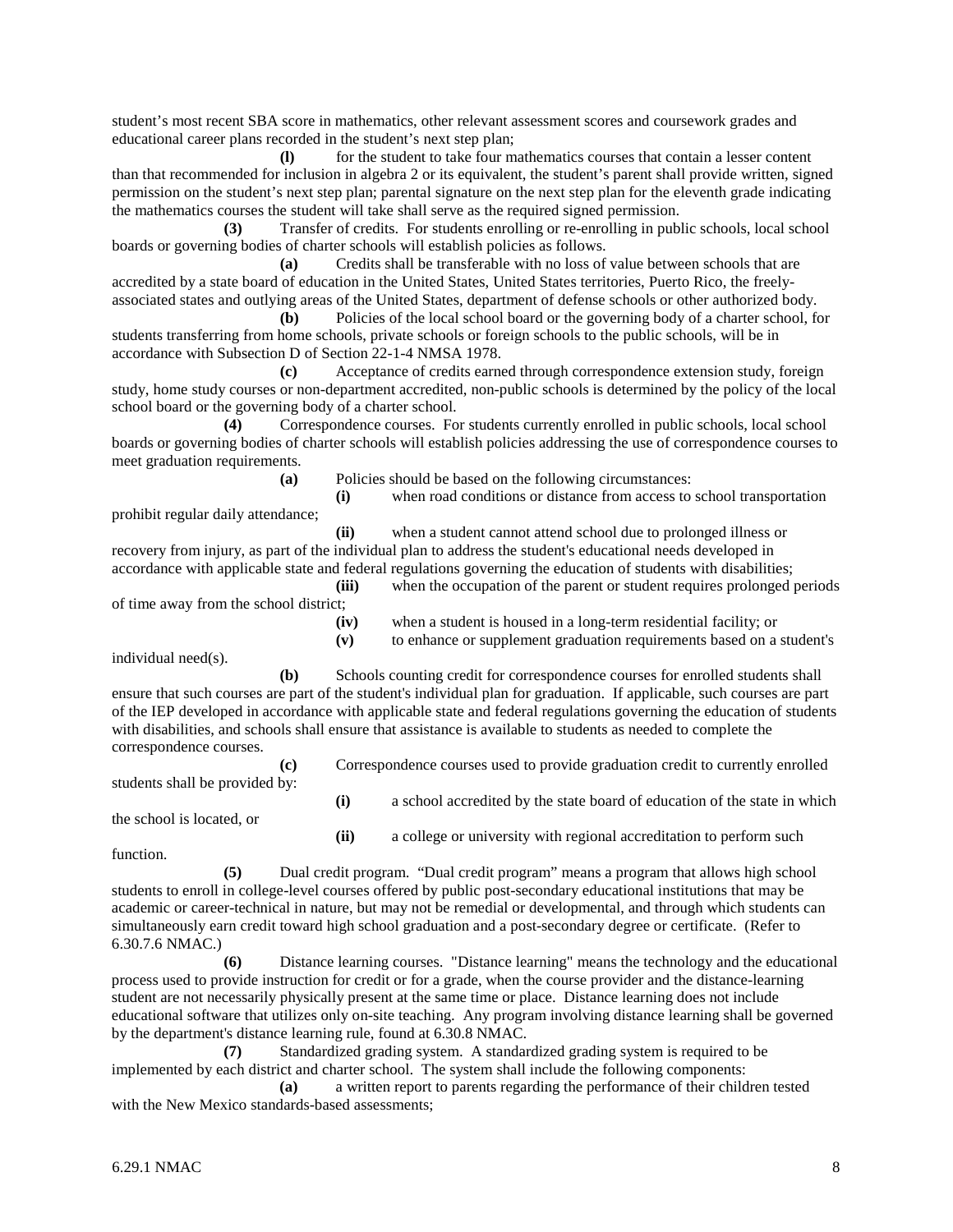**(b)** for grades 3-12, a standardized alphabetic grading system, based on the 4.0 scale (i.e., a minimum of 4.0 or higher=A,  $3.0=$ B,  $2.0=$ C,  $1.0=$ D); certain courses may be assigned a weighted score according to local policy;

**(c)** alignment of all district and school curriculum to the New Mexico content standards with benchmarks and performance standards; and

**(d)** all school report cards shall include the results of standards-based assessments and may augment the standardized grading system with a narrative or other method that measures a student's academic, social, behavioral or other skills.

**(8)** Final examination. A final examination shall be administered to all students in all courses offered for credit.

**(9)** Credit. Credit cannot be earned twice for the same course.

**(10)** Other elective credit. Elective credit courses shall meet all New Mexico content standards with benchmarks and performance standards, and shall:

- **(a)** include a written, sequential curriculum;
- **(b)** be taught by an instructor who is appropriately licensed and endorsed to teach

the course;

**(c)** include a final examination; and

**(d)** be reviewed and approved by the local board of education or governing body of a charter school.

**(11)** Alternative credit. Local districts, charter schools or state educational institutions may design elective courses, known as alternative credit courses, to satisfy any of the specified credits required for graduation.

**(a)** The process includes:

**(i)** review of the licensure and endorsements of affected staff;

**(ii)** review of required course content standards with benchmarks and

performance standards with the proposed elective course, and summary of alignment between the two courses;

**(iii)** determination of the amount of credit that will be generated;

- **(iv)** publication of information regarding what course is available for alternative credit and identification of STARS course number;
	- **(v)** inclusion of the availability of alternative credit in all next-step plans;

**(vi)** note on the student transcript that the graduation requirement course

was completed using the named alternative credit course; **(vii)** review and preliminary approval by the local board of education or

governing body of a charter school.

**(b)** Once the process has been completed, the district superintendent or administrator of a charter school or state educational institution shall submit a written request, with appropriate documentation, to the secretary for approval.

**(12)** Excuses from physical education. The physical education graduation requirement may be waived by the secretary, based upon a request by the local superintendent or charter school administrator with documentation from a licensed medical doctor, osteopath, certified nurse practitioner with prescriptive authority or chiropractor, that the student has a permanent or chronic condition that does not permit physical activity. Such requests shall be submitted using the department's *physical education waiver request form*. This form shall include: name of superintendent; district/school; mailing address; phone; fax; email address; name of a secondary contact person including the same information; date of submission; local board policy requirement and approval, if required; date of board approval; statement of applicable district or charter school policy and, for each student for whom the waiver is requested: name, school and year of student graduation, district affirmation that it possesses required medical documentation, name and email address of school principal and rationale for the request. A student receiving special education supports and services pursuant to the IDEA or Section 504 of the federal Rehabilitation Act may also be eligible to request this waiver, when appropriate medical documentation is provided in the IEP.

**(13)** Graduation requirements for issuance of a conditional certificate of transition for students with an IEP. The development of a program of study and the granting of a diploma, or use of a conditional certificate of transition in the form of a continuing or transition individualized educational program (IEP) for students receiving special education services, includes the following governing principles:

**(a)** The IEP team is responsible for determining whether the student has completed a planned program of study based on the student's strengths, interests, preferences, identified educational and functional needs and long-term educational or occupational goals, making the student eligible to receive either a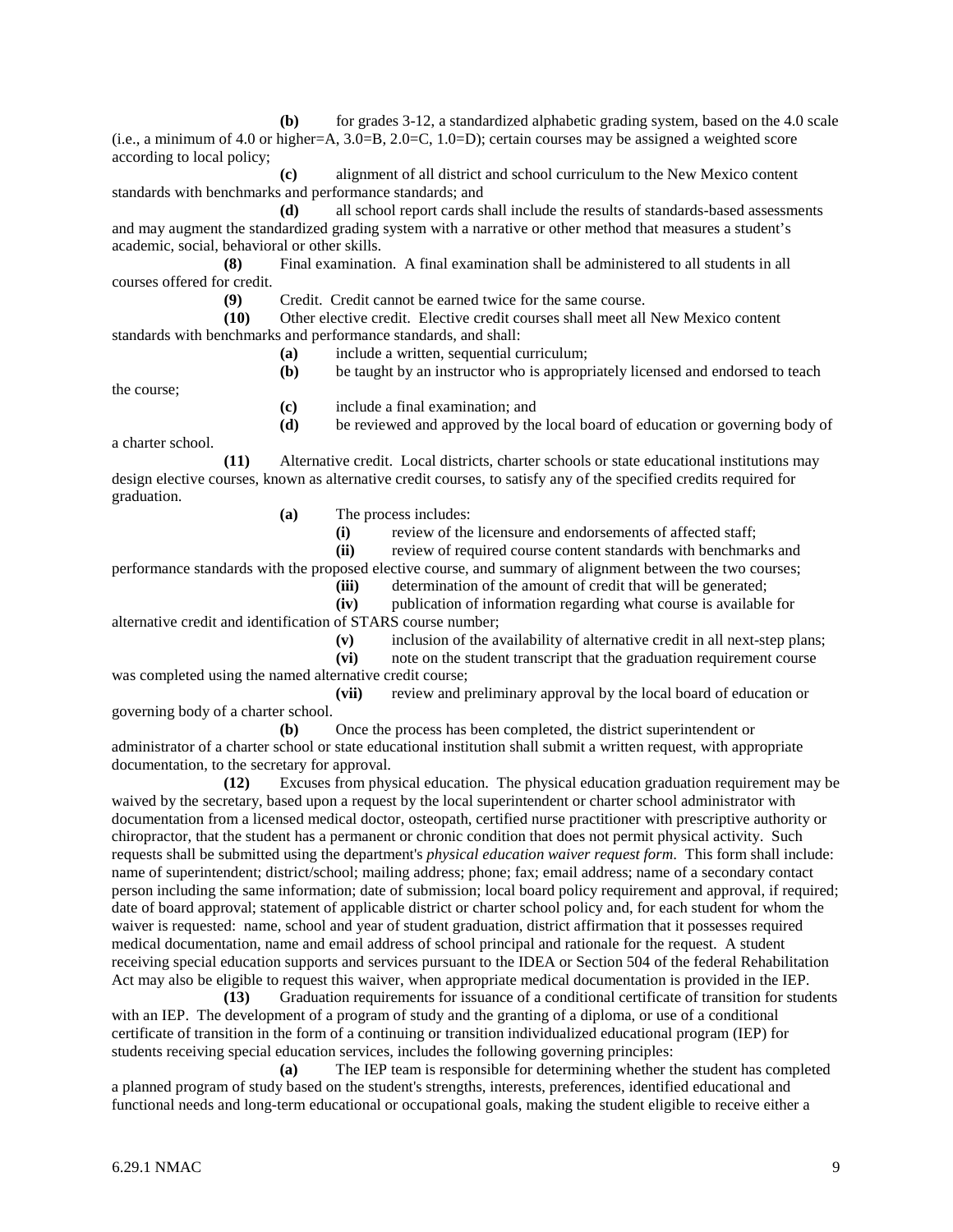diploma or a conditional certificate of transition. A conditional certificate of transition allows the student to participate in graduation activities. If a student receives a conditional certificate of transition, the student shall then return to the program specified in the IEP to complete the student's secondary program and meet the requirements for a diploma. In addition, all IEPs shall provide a description of how the student's progress toward meeting annual goals and graduation requirements will be measured, and at what intervals progress will be reported to parents or guardians. A student shall be awarded a diploma upon completion of a planned program of study that meets the requirements of paragraph (b).

**(b)** A student may be awarded a diploma (Section 22-13-1.1 NMSA 1978) using any of the following programs of study described in (i) through (iii). All IEP team discussion points and decisions identified herein, including the identification of the student's program of study and any student or parent proposals accepted or rejected by the IEP team (if the student has not reached the age of majority), shall be documented on the student's IEP and in the prior written notice (PWN) of proposed action.

**(i)** A standard program of study is based upon meeting or exceeding all requirements for graduation based on the New Mexico standards for excellence (Subsection J of 6.29.1.9 NMAC) with or without reasonable accommodations of delivery and assessment methods. In addition, a student shall pass all sections of the current state graduation examination(s) administered pursuant to Section 22-13-1.1(I) NMSA 1978 under standard administration or with state-approved accommodations, and shall meet all other standard graduation requirements of the district.

**(ii)** A career readiness alternative program of study is developed to provide relevance and is based on a student's career interest as it relates to one of the career clusters, with or without reasonable accommodations of delivery and assessment methods. [In addition, a student shall take the current state graduation examination(s) administered pursuant to Section 22-13-1.1(K) NMSA 1978, under standard administration or with state-approved accommodations, and achieve a level of competency pre-determined by the student's IEP team; the student shall earn at least the minimum number of credits required by the district or charter school for graduation through standard or alternative courses that address the employability and career development standards with benchmarks and performance standards, as determined by the IEP team.] In addition, a student shall take the current state graduation examination(s) administered pursuant to Subsection K of Section 22-13-1.1 NMSA 1978, under standard administration or with state-approved accommodations as determined by the SEA. Once the student has attempted the state graduation examination and is unable to meet the minimum requirements on all sections of the assessments and achieve a level of competency, the IEP team can set the minimum passing scores. The student shall earn at least the minimum number of credits required by the district or charter school for graduation through standard or alternative courses that address the employability and career development standards with benchmarks and performance standards, as determined by the IEP team. Course work shall include a minimum of four units of career development opportunities and learning experiences that may include any of the following: career readiness and vocational course work, work experience, community-based instruction, student service learning, job shadowing, mentoring or entrepreneurships related to the student's occupational choices. Credits for work experience shall be related to the program of study that the school offers and specific to the district's ability to offer work experience or community-based instruction credits. The student shall achieve competency in all areas of the employability and career development standards with benchmarks and performance standards, as determined by the IEP team and the student's interest as it relates to the career clusters. The program of study shall address the New Mexico content standards with benchmarks and performance standards in other subject areas as appropriate.

**(iii)** An ability program of study was developed for students who have a significant cognitive disability or severe mental health issues. The IEP goals and functional curriculum course work shall be based on the New Mexico standards with benchmarks and performance standards and employability and career development standards with benchmarks and performance standards. Students in this program of study shall earn the minimum number of credits or be provided equivalent educational opportunities required by the district or charter school, with course work individualized to meet the unique needs of the student through support of the IEP. In addition, a student shall take either the current state graduation examination(s) administered pursuant to Subsection K of Section 22-13-1.1[<del>(K)</del>] NMSA 1978, under standard administration or with state-approved accommodations, or the state-approved alternate assessment. The student shall achieve a level of competency predetermined by the student's IEP team on the current graduation examination or the state-approved alternate assessment, and meet all other graduation requirements established by the IEP team.

**(c)** The new requirements for the career readiness and ability pathways become effective beginning with students graduating in 2009.

**(d)** By the end of the eighth grade, each student's IEP shall contain a proposed individual program of study for grades nine through twelve. The program of study shall identify by name all course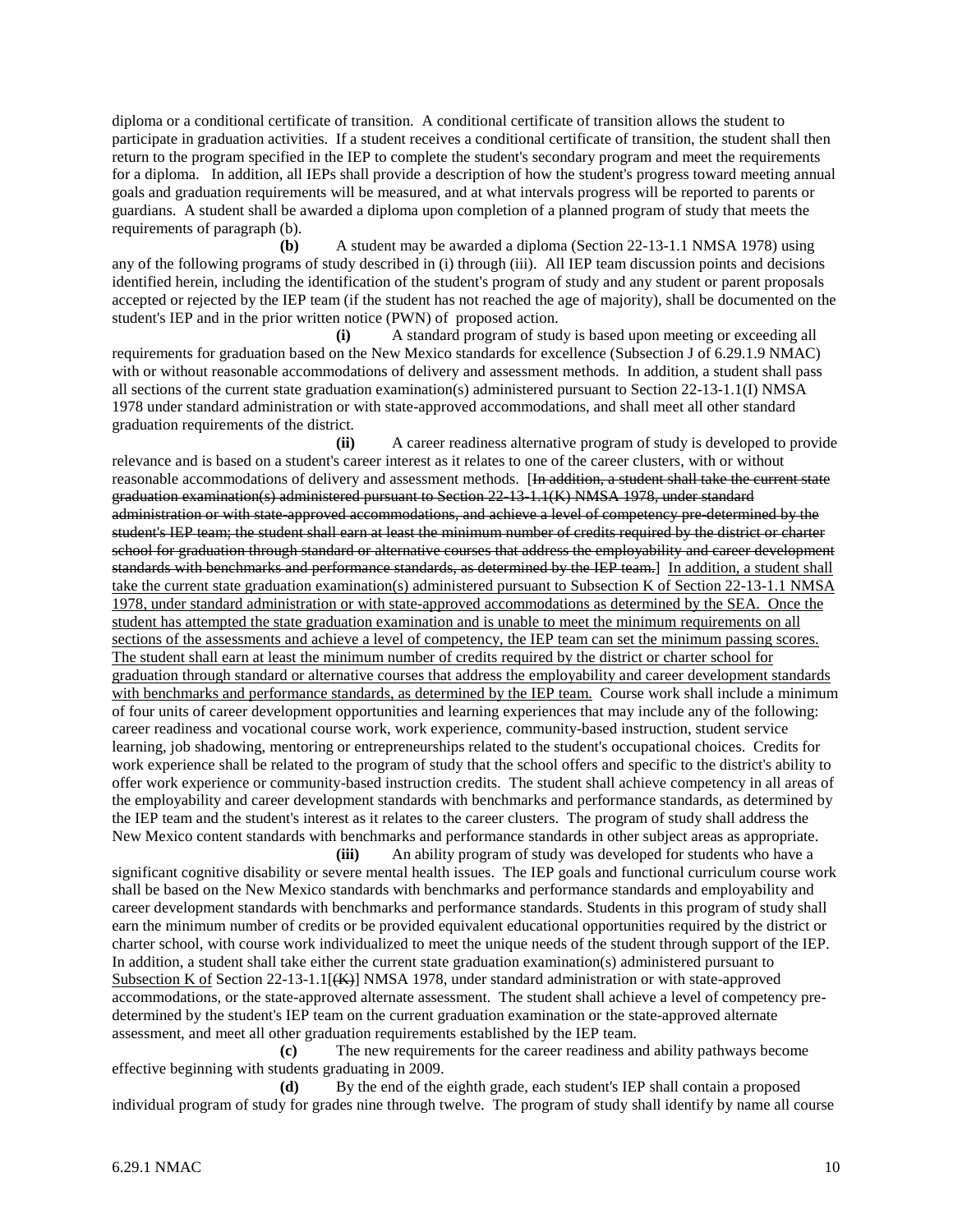options the student may take and shall align with the student's long-range measurable post-secondary goals and transition services to facilitate a smooth transition to high school and beyond. This program of study shall be reviewed on an annual basis and adjusted to address the student's strengths, interests, preferences and areas of identified educational and functional needs. The IEP team shall document on the IEP the student's progress toward earning required graduation credits and passing the current graduation examination.

**(e)** A district or charter school shall provide each student, who has an IEP and who graduates or reaches the maximum age for special education services, a summary of the student's academic achievement and functional performance, which shall include recommendations on how to assist the student in meeting post-secondary goals.

**(f)** Students graduating on the standard program of study shall meet the state's minimum requirements on all sections of the graduation examination. IEP teams shall document a plan of action on the IEP and the PWN to be carried out by both the student and the district or charter school, to ensure that the student will pass all sections of the graduation examination.

**(g)** To establish a level of proficiency on the current graduation examination or the state-approved alternate assessment for students on a career readiness program of study or ability program of study, IEP teams shall review the student's performance on the first attempt, and establish a targeted proficiency on all sections that are below the state's minimum requirement. For those students who meet participation criteria for the New Mexico alternate assessment, IEP teams shall set targeted levels of proficiency based upon previous performance on the test. If the student has previously been administered the New Mexico alternate assessment and has achieved an advanced level of overall performance, the IEP team shall arrange for the student to participate in the general graduation examination, and shall identify appropriate accommodations that the student may require. IEP teams shall document the targeted levels of proficiency on the IEP and the PWN, outlining the plan of action to be taken by both the student and the district or charter school to ensure that the student will meet the targeted levels of proficiency. Districts or charter schools may submit a written request for a waiver to the secretary in cases where a student has medical or mental health issues that may result in regression or that negatively influence the student's ability to achieve targeted levels of proficiency. The written request shall be signed by the superintendent or charter school administrator and shall include documentation of the medical or mental health issues.

**(h)** Changes in programs of study.

**(i)** Departures from the standard program of study for students receiving special education services and supports shall be considered in the order of the options listed in Subparagraph (b) of Paragraph (13) of Subsection J of 6.29.1.9 NMAC. Any modified program of study may depart from a standard program of study only so far as is necessary to meet an individual student's educational needs as determined by the IEP team. Districts and charter schools are obligated to meet the requirements of IDEA to provide students with IEPs on any one of the three programs of study, and access to the general curriculum in the least restrictive environment. When an alternative program of study is developed, a building administrator or designee who has knowledge about the student shall be a member of the IEP team

**(ii)** Districts and charter schools shall document changes from the standard program of study on the PWN. IEP teams shall identify the reasons for changing the student's program of study, shall provide parents with clear concise explanations of the career readiness or ability programs of study, shall notify parents and students of the potential consequences that may limit the student's post-secondary options, and shall make required changes to the IEP and course of study, to ensure that the student meets the requirements of that program of study.

**(iii)** The IEP team shall not change the program of study for a student entering the final year of high school (not the cohort with which the student entered high school) from the standard program of study to the career readiness program of study, nor from the career readiness program of study to the ability program of study, after the 20th school day of the final year of high school. IEP teams may change a student's program of study from the ability program of study to the career readiness program of study, or from the career readiness program of study to the standard program of study, if the student meets the graduation requirements of that program of study and if the change is made and documented appropriately in a revised IEP and PWN by a properly constituted IEP team in a properly convened meeting.<br>  $[(iv)$  Beginning with stu

[**(iv)** Beginning with students entering the 10th grade, districts and charter schools shall maintain an accurate accounting of graduation programs of study for students with IEPs. Districts and charter schools shall ensure that 80% or more of students with IEPs are in the standard program of study, no more than 10 - 15% of students with IEPs shall graduate in the career readiness program of study, and no more than 1 3% of students with IEPs shall graduate in the ability program of study. Districts or charter schools exceeding the above maximum percentages shall submit a request for a waiver regarding each student affected. The request for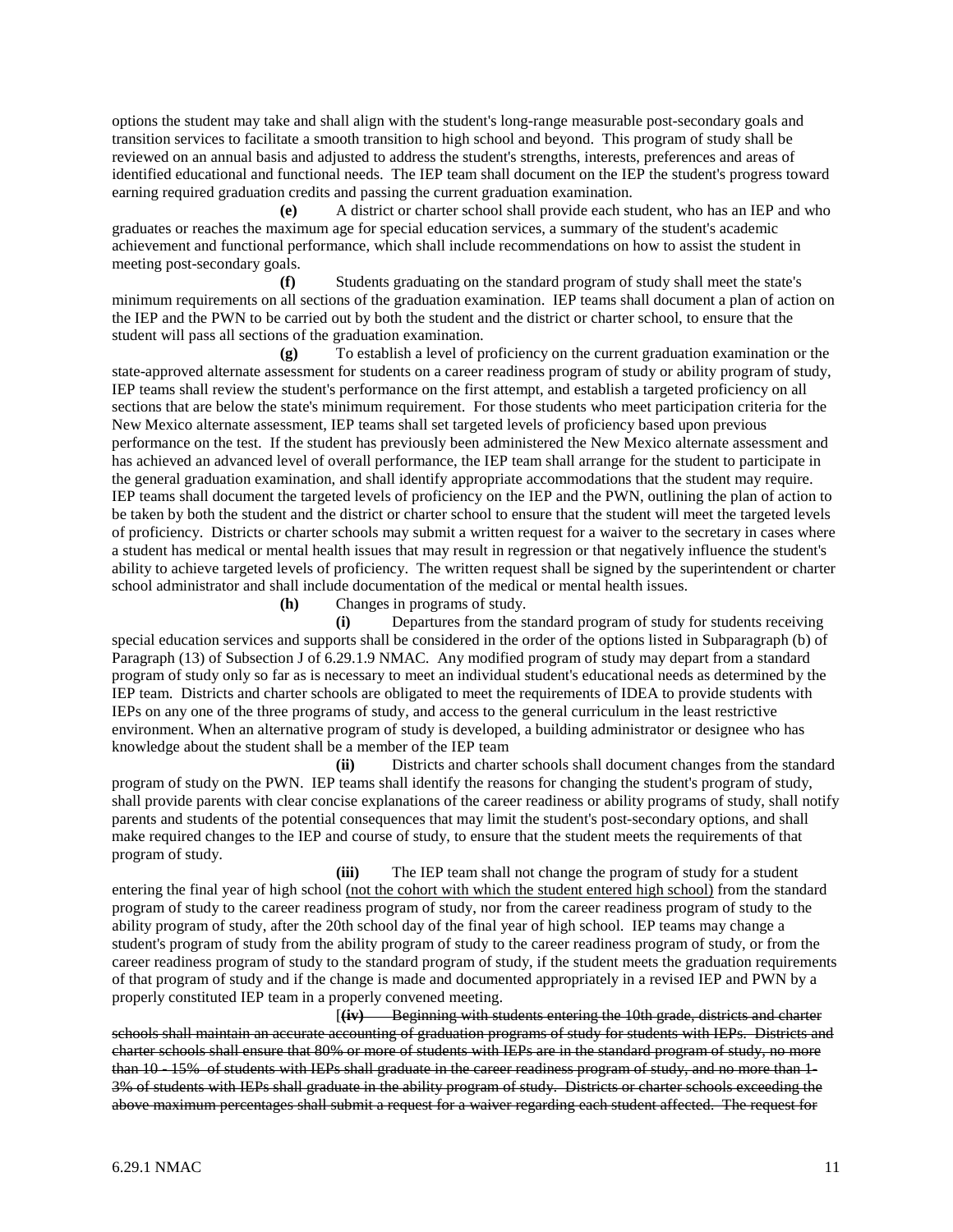waiver shall include the district name, the high school name, a list of all students on the alternate program of study exceeding the maximum percentage (including student demographics, unique student identifiers and the justification for changing each student's program of study). The waiver request shall be signed and submitted by the superintendent or charter school administrator to the secretary.]

**(i)** A student who receives special education services may be granted a conditional certificate of transition in the form of a continuing or transition IEP when:

**(i)** the IEP team provides sufficient documentation and justification that the issuance of a conditional certificate of transition for an individual student is warranted;

**(ii)** prior to the student's projected graduation date, the IEP team provides a PWN stating that the student will receive a conditional certificate of transition;

**(iii)** the district or charter school ensures that a conditional certificate of transition is not a program of study and does not end the student's right to a FAPE;

**(iv)** the district or charter school ensures that a conditional certificate of transition entitles a student who has attended four years or more of high school to participate in graduation activities, and requires that the student continue receiving special education supports and services needed to obtain the high school diploma;

**(v)** the district or charter school ensures that, prior to receiving a conditional certificate of transition, the student has a continuing or transition IEP;

**(vi)** the student's continuing or transition IEP outlines measures, resources and specific responsibilities for both the student and the district or charter school to ensure that the student receives a diploma.

**(j)** A student who does not return to complete the program of study as outlined in the continuing or transition IEP will be considered as a dropout.

**(k)** A student who receives a conditional certificate of transition is eligible to continue receiving special education services until receipt of a diploma or until the end of the academic year in which the student becomes 22 years of age.

**(l)** Graduation plans shall be a part of all IEPs:

**(i)** by the end of eighth grade, or by the time the student turns 14 years of age, and concurrent with the development of the student's transition plan in accordance with federal regulations at 34 CFR 300.320;

**(ii)** when a student returns to a school after an extended absence, and if an IEP program of study may have been developed but needs to be reviewed; or

**(iii)** when evaluations warrant the need for a modified program of study at any time after development of an initial graduation plan.

**(m)** Graduation plans shall be a part of all of all IEPs and annual reviews, and shall follow the student in all educational settings. Receiving institutions that fall under the department's jurisdiction will recognize these graduation plans, subject to revision by new IEP teams, if appropriate to meet a student's changing needs.

**(n)** At the exit IEP meeting, the team shall review the student's transition plan, and shall confirm and document that all state and district requirements for graduation under the final IEP have been satisfied. A building administrator who has knowledge about the student shall be a member of this team, and shall sign specifically to verify and accept completed graduation plans, goals and objectives pursuant to (i) - (iii) of Subparagraph (b) of Paragraph (13) of Subsection J of 6.29.1.9 NMAC, or plans for a conditional certificate of transition with a continuing or transition IEP, pursuant to Subparagraph (i) of Paragraph (13) of Subsection J of 6.29.1.9 NMAC. The IEP team shall ensure that the student has current and relevant evaluations, reports or other documentation necessary to support a smooth and effective transition to post-secondary services for a student who will graduate on one of the three programs of study. The school shall arrange for any necessary information to be provided at no cost to the students or parents. The school shall submit a list of students who will receive the diploma through a career readiness or ability program of study to the local superintendent or charter school administrator, using the students' identification numbers. This list shall be [totalled] totaled and submitted to the local school board or governing body of a charter school. This information shall be treated as confidential in accordance with the FERPA.

**(o)** Students eligible for special education services are entitled to a FAPE through age 21. If a student turns 22 during the school year, the student shall be allowed to complete the school year. If a student becomes 22 prior to the first day of the school year, the student is no longer eligible to receive special education services.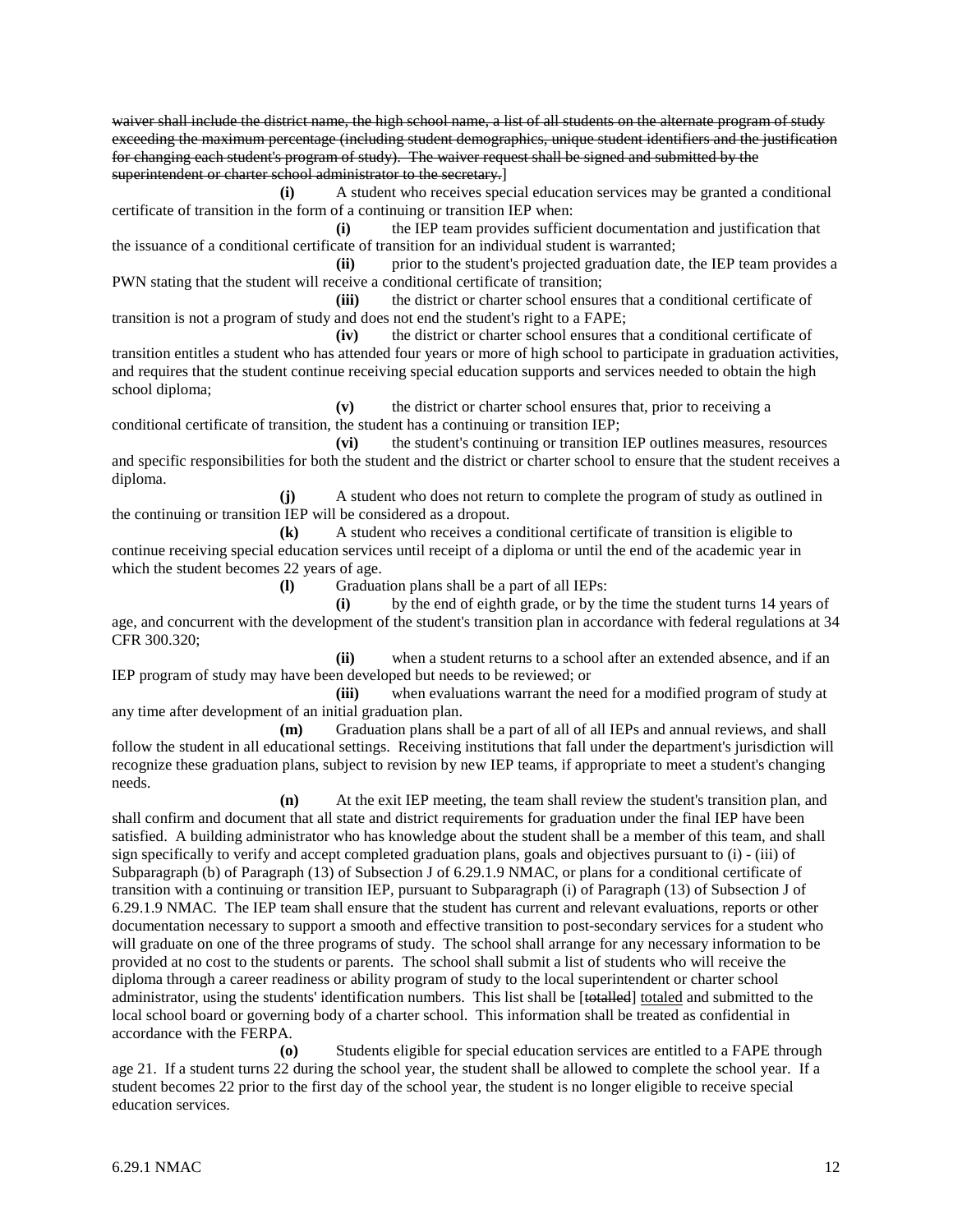**(p)** The receipt of a diploma terminates the service eligibility of students with

special education needs.

**(q)** All diplomas awarded by a school district or charter school shall be identical in appearance, content and effect, except that symbols or notations may be added to individual students' diplomas to reflect official school honors or awards earned by students.

**(14)** Future changes in graduation requirements. Refer to 6.29.1.13 NMAC.

**K.** Statewide accountability program.

**(1)** Educational accountability. The local board of education or charter school governing body and the district superintendent or charter school administrator are responsible for providing educational services that support student learning. Educational accountability has two mechanisms and three indicators which impact the approval of the district's budget and accreditation status. The accountability mechanisms are accreditation and the program/budget review process. These two mechanisms shall align directly with the district or charter school's EPSS. The indicators are community representation, local accountability indicators and statewide accountability indicators.

**(2)** Accountability mechanisms.

**(a)** Accreditation. Accreditation will be conducted in accordance with Subsection F of Section 22-2-2 NMSA 1978. Verification of the district or charter school's EPSS and student progress will occur on a regular basis. State and federal regulations which fall within the scope of accreditation will also be monitored.

**(b)** Program/budget review and approval. The program/budget review and approval process, including assessment and evaluation, occurs annually. Its purpose is to link the district or charter school's program needs directly with budgetary resources. In order for a district or charter school to obtain an approved budget, the district shall:

**(i)** document the local board or charter school governing body's

determination of needs as defined in its EPSS (Section 22-8-18 NMSA 1978);

**(ii)** document minimum budget requirements (Section 22-8-9 NMSA

**(iii)** document parent involvement in budget preparation (Section 22-8-11)

NMSA 1978);

**(iv)** complete the annual program/budget questionnaire; and

**(v)** comply with requirements specified in Section 22-8-5 NMSA 1978.

**(3)** Accountability indicators.

**(a)** Community representation. Community representatives shall be involved in the budget preparation process, the EPSS process, the EPSS evaluation (including the establishment of local student performance indicators) and the accreditation process. Community representatives include parents, students and other community members who reflect the composition of the student population. Evidence shall be provided to verify different forms of representation.

**(b)** Local student performance indicators. Local student performance indicators shall:

**(i)** be identified by the local school district or charter school in conjunction with students, parents, community members and businesses;

**(ii)** be part of the local EPSS evaluation;

|                                                              | (iii) | measure and demonstrate student progress toward the New Mexico               |
|--------------------------------------------------------------|-------|------------------------------------------------------------------------------|
| content standards with benchmarks and performance standards; |       |                                                                              |
|                                                              | (iv)  | demonstrate student progress toward identified EPSS goals/focus areas        |
| (performance indicators);                                    |       |                                                                              |
|                                                              | (v)   | be included as an integral part of the accreditation and program/budget      |
| review processes; and                                        |       |                                                                              |
|                                                              | (vi)  | use any other indicators the district or charter school shall choose for its |
| students.                                                    |       |                                                                              |
| $\left( \mathbf{c} \right)$                                  |       | Statewide student performance indicators. Statewide student performance      |
| indicators shall:                                            |       |                                                                              |
|                                                              |       | be included as an integral part of the accreditation and program/budget      |
| review processes;                                            |       |                                                                              |
|                                                              | (i)   |                                                                              |

**(ii)** be part of the local EPSS evaluation;

**(iii)** measure and demonstrate student progress toward the New Mexico content standards with benchmarks and performance standards;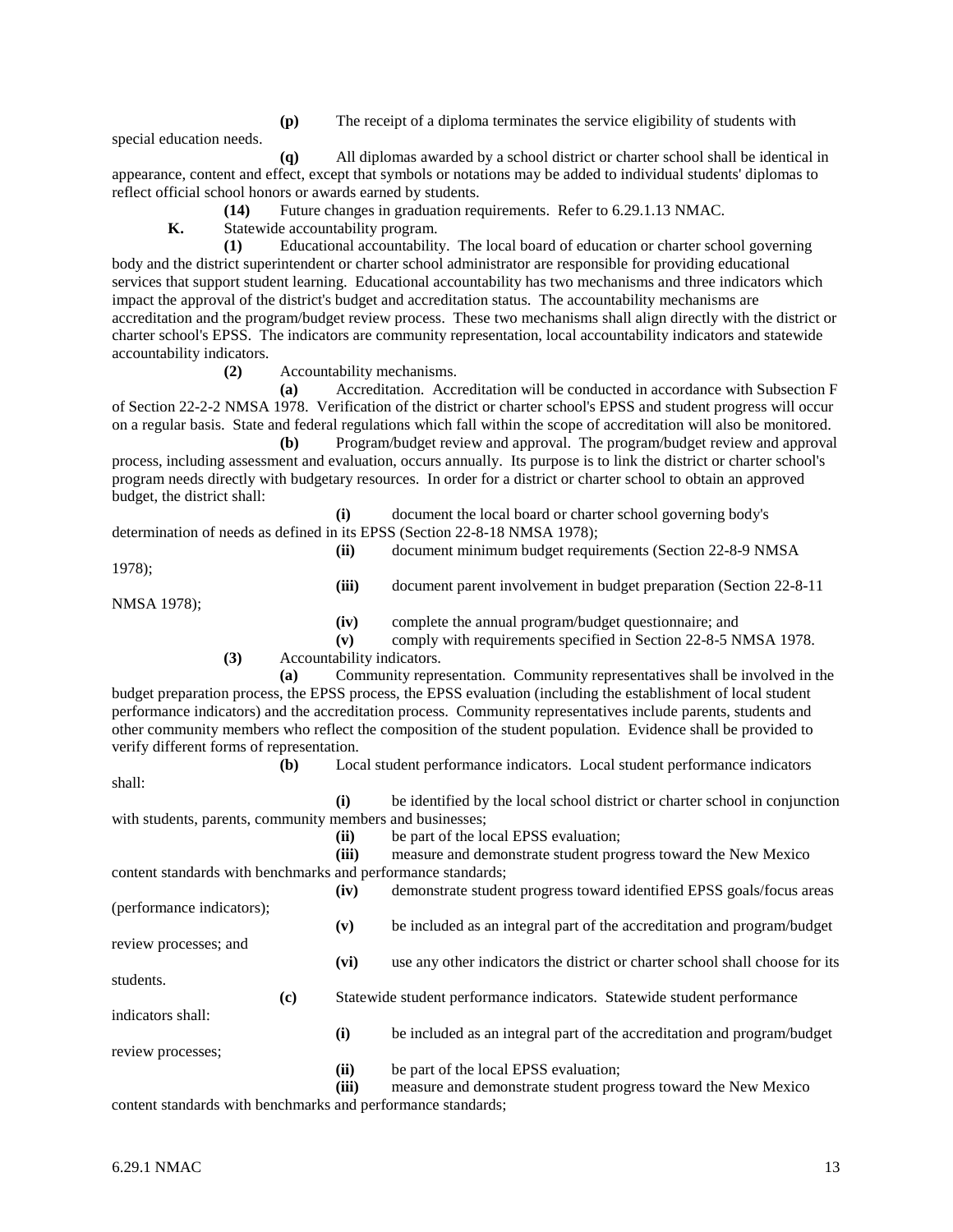**(iv)** communicate clearly to parents and the general public the students' progress toward meeting the goals established by the district and school, or charter school; and

curriculum.

**(v)** describe performance levels across the grade levels and across the

**L.** Statewide student assessment system. As stated in 22-2-8.13 NMSA 1978, students' knowledge and skills are assessed and evaluated though the New Mexico content standards with benchmarks and performance standards, the New Mexico standards-based assessments (SBA) and local measures. All public schools, state educational institutions and educational programs conducted in state institutions other than New Mexico military institute, as noted in the scope of this rule, shall participate in the statewide student assessment system.

**(1)** The statewide student assessment system. All public school students, with the exceptions indicated below, shall participate in the SBA, which includes standards-based assessments in grades 3 through 8 and grade 11 and other tests, including short-cycle assessments in grades 9 and 10.

**(2)** Exceptions. Exceptions include special provisions and requirements for the assessment of English language learners and students with IEPs.

**(a)** English language learners. Students who have limited English language skills (i.e., students who are "English language learners" as determined by the department's language assessment instrument (the New Mexico English language proficiency assessment - NMELPA)) shall participate in the statewide testing program. The following considerations specify how assessment shall be conducted.

**(i)** Length of enrollment in U.S. schools. The options for participation of English language learners in the New Mexico standards-based assessment program depend on the length of time that the student has been enrolled in U. S. public schools. For students who are new to U.S. schools, the following applies: If the student has not been in the school for a full academic year at the time of testing, the student's test results will not be included in the performance data used to determine the AYP of the school. Students who are enrolled for the first year in a U.S. school may receive a language exemption from the SBA for the reading subtest only. In this situation, the student's score on the NMELPA, if available, will be substituted for the reading subtest and will count toward the district or school's required 95 percent participation rate. If this option is chosen for a student, the language exemption for reading only indicator shall be completed on the SBA's student biogrid sheet. In all other content areas of the SBA, the student shall participate in the Spanish-language version of the assessment (if available and appropriate) or in the English-language version with accommodations provided, if they are determined to be appropriate by the local school's team, as described in (iii) of Subparagraph (a) of Paragraph (2) of Subsection L of 6.29.1.9 NMAC. For the subtests other than reading, the test completion status shall be student tested all sessions, and the types of accommodations that are provided, if any, shall be indicated on the student biogrid sheet. Students who have been in U.S. schools for less than three consecutive years shall participate in the statewide assessment program in one of three ways: the student may participate in the standard administration of the English-language version of the assessment without accommodations; the student may participate in the Englishlanguage version of the assessment with appropriate accommodations; or the student may participate in the standard administration of the Spanish-language version of the assessment, where available and appropriate. Locally developed portfolio assessments are not permitted, under the terms of federal law.

**(ii)** Waivers for home language assessment. Students who have been in U.S. schools for three or more consecutive years shall participate in the English-language version of the assessment with or without allowable accommodations, unless a waiver request to continue the testing of the student in the home language of Spanish is approved by the secretary. If, after three consecutive years in U.S. schools, the district or charter school determines (on a case-by-case basis) that academic assessments in the student's home language of Spanish would yield more accurate and reliable information about the student's knowledge of a subject, the district or charter school may request a waiver from the secretary to continue to assess the student in the home language of Spanish. Approved waivers are effective for the current year only; annual waiver requests may be approved for a maximum of two years. The waiver request shall be submitted to the secretary for approval at least three months before the assessment, by the district's superintendent or the charter school administrator. The request shall take the form of a memorandum that includes: student name, student state identification number, school in which the student is currently enrolled, student's grade level, student's English language proficiency scores (from the NMELPA) and date(s) of most recent NMELPA administration, an indication of whether this is the first or second waiver request for the student, the reason or justification for the waiver request, and names of the school team members involved in the decision to request the waiver.

**(iii)** Accommodations. Districts and charter schools shall provide accommodations to English language learners after consideration of their appropriateness for the individual student. To determine the appropriateness of allowing accommodations, the district or charter school shall consider the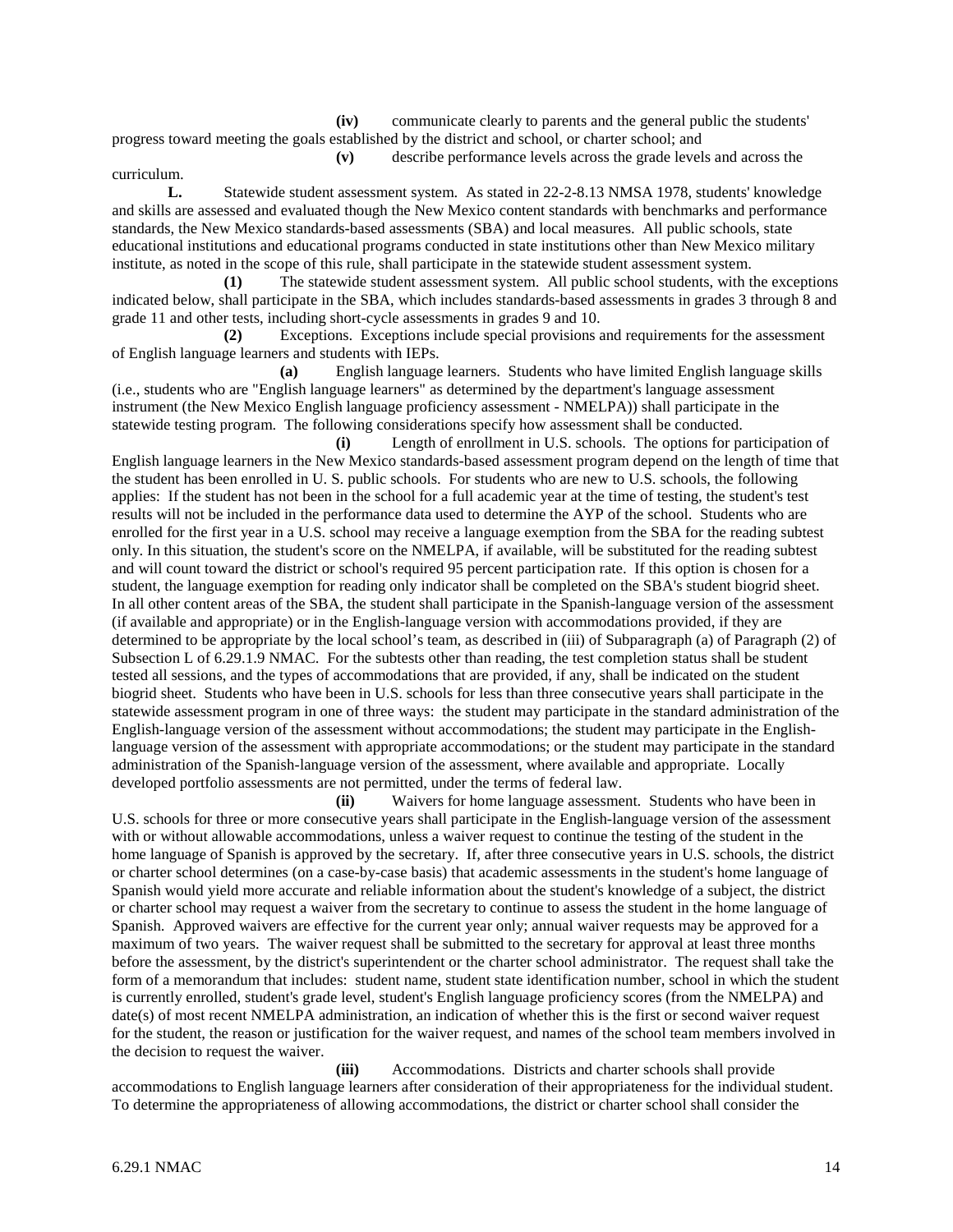student's level of proficiency in all domains of language (listening, speaking, reading, writing and comprehension) and the nature of the school's instructional program. The district or charter school shall ensure that students do not receive accommodations without current justification supported by data. District and school staff may obtain the technical assistance on procedures for accommodations from the department's district test coordinator's manual or from the department. Each school shall utilize a team to review individual student progress in order to determine accommodations. For students being served on an individualized education program (IEP) or Section 504 Plan, those teams (IEP or Section 504) will respectively determine appropriate test accommodations. For all other students, the school may use its student assistance team (SAT) or form another school-based team for this purpose, but the team shall be comprised of at least three school staff, including staff who are familiar with the student's abilities and language needs, standardized test procedures and valid ELL test accommodations. Team members may include: the student's bilingual multicultural education- or TESOL-endorsed teacher, the bilingual multicultural education program coordinator, the student's other teacher(s), administrators or school test coordinators, or the school counselor. The student's parent or guardian, the student and other staff members may be also included, as appropriate. The team shall base its decisions about appropriate accommodations on the following: annual review of the student's progress in attaining English proficiency, student's current English language proficiency, including the student's experience and time in U. S. schools, student's expected date for exiting English language learner accommodations, student's familiarity with the accommodation under consideration, the primary language of instruction used in the content area to be assessed and the length of time that the student has received instruction in that language, and the student's grade level. Written documentation of accommodation decisions made by the team shall be stored in the student's cumulative file and shall be reported to the department's bureau of assessment and evaluation.

**(b)** Students with IEPs. Students with IEPs who receive special education and related services shall participate in all statewide and district-wide assessments of student achievement or in stateapproved alternate assessments. Pursuant to Subsection E of 6.31.2.11 NMAC, 34 CFR 300.320 (a)(2)(ii) and 34 CFR 300.320(a)(6), the IEPs for such students shall specify which assessments each student will participate in and what, if any, accommodations or modifications in administration are needed to enable the student to participate. The IEPs for students who will not participate in a particular statewide or district-wide assessment shall meet stateapproved criteria, methods and instruments.

**(c)** Waiver of the eleventh grade SBA (graduation requirement assessment).

**(i)** With the approval of the local board of education or charter school governing body, the local superintendent or charter school administrator may request written approval from the secretary to award a diploma to a student who has not passed the eleventh grade SBA. The district or charter school shall document student attainment of required competencies through an alternative assessment procedure and shall submit such a request using the department's *eleventh grade SBA waiver request* form. This form shall include: name of superintendent; district/school; mailing address; phone; fax; email address; name of a secondary contact person including the same information; date of submission; statement of applicable district or charter school policy, list of students for whom the waiver request is being made including: student name, school, date of board approval, and statement of whether or not competencies are documented through an alternative assessment; and rationale for request.

**(ii)** With appropriate documentation, a passing score on another state's graduation requirement assessment shall substitute for the eleventh grade SBA.

**M.** Indigent identification and guidelines.

**(1)** A student who has been deemed eligible for free or reduced-price school meals, or a student who has been identified by the children, youth and families department as being in the custody of the state, shall be deemed indigent for the purposes of remediation programs and damage of instructional materials, as discussed in Sections 22-2C-6 and 22-15-10 NMSA 1978.

**(2)** A parent or guardian of a student who has not applied for free or reduced-price school meals shall be notified in writing by the local school board or governing body of a charter school of the availability of remediation at no charge upon an eligibility determination for free or reduced-price school meals.

**N.** Emergency drills and practiced evacuations.

**(1)** Emergency drills shall be conducted in each public school and private school in the state, as follows:

**(a)** at least once per week during the first four weeks of the school year, and at least once per month during the remainder of the school year;

**(b)** two of these drills shall be shelter-in-place drills;

**(c)** one of these drills shall be an evacuation drill;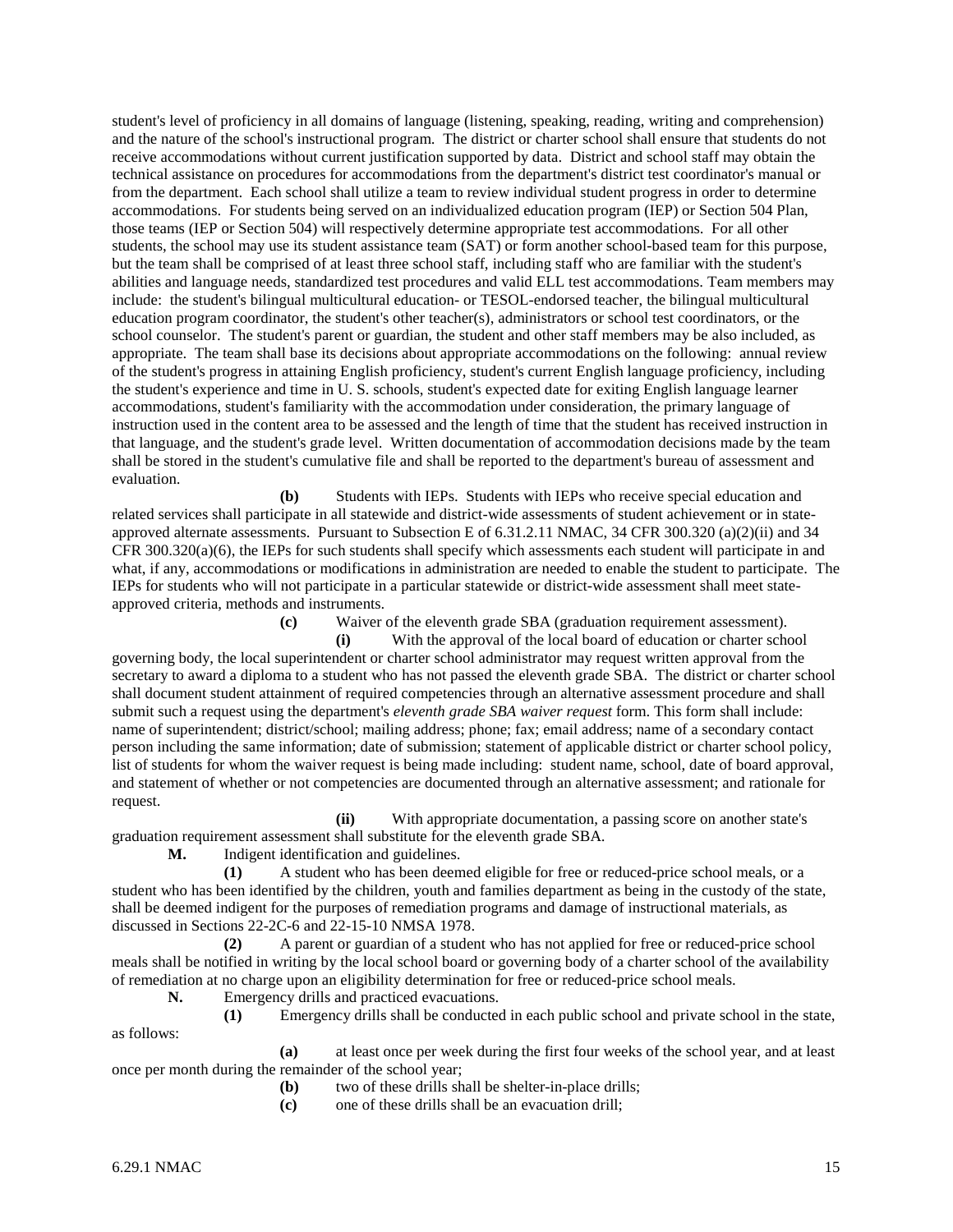**(d)** nine of these drills shall be fire drills, with one fire drill required each week during the first four weeks of school;

**(e)** in locations where a fire department is maintained, a member of the fire department shall be requested to be in attendance during the emergency drills for the purpose of giving instruction and constructive criticism;

**(f)** it shall be the responsibility of the person in charge of a school to carry out the provisions related to emergency drills.

**(2)** Requirements to comply and penalties for non-compliance:

**(a)** It shall be the responsibility of the superintendent of a school district, a charter school administrator or private school counterpart(s) to ensure that each school under the person's authority follows the requirements set forth in Subsection N of 6.29.1.9 NMAC.

**(b)** In the event that the person responsible for complying with Subsection N of 6.29.1.9 NMAC fails or refuses to comply with this subsection, the department may, in the case of a public school, take any action designed to ensure prompt corrective action or future compliance, including reporting the noncompliance to either the state fire marshal or to a local fire department. In the case of a private school, the department will report the non-compliance to either the state fire marshal or to a local fire department and may consider adverse licensure action.

**(c)** Failure or refusal to comply with the requirements in Subsection N of 6.29.1.9 NMAC for holding emergency drills shall constitute grounds to suspend or revoke the license of the person responsible for compliance. The due process procedures under the Uniform Licensing Act (Sections 61-1-1 through 61-1-31 NMSA 1978) shall apply.

**O.** School facilities and grounds. Pursuant to Subsection B of 6.29.1.9 NMAC (*Duties of the Superintendent*); Subsection D of 6.12.6.8 NMAC (*School District Wellness Policy*); and 6.19.3 NMAC (*Unsafe School Choice Option*), each school district or charter school shall ensure that all buildings, facilities and grounds provide a safe and orderly environment for public use; i.e., that they shall be:

**(1)** safe, healthy, orderly, clean and in good repair;

**(2)** in compliance with the Americans with Disabilities Act-Part III and state fire marshal regulations, Sections 59A-52-1 through 59A-52-25 NMSA 1978;

**(3)** safe for conducting experiments and school projects in all school laboratories and shops, as established in written school safety procedures which are reviewed annually; these procedures include, but are not limited to:

- **(a)** personal protective equipment;
- **(b)** adequate ventilation and electrical circuitry;
- (c) material safety data sheets;<br>(d) body and eve washes; and
- **(d)** body and eye washes; and
- **(e)** training appropriate for each teaching situation;

**(4)** the maximum number of occupants in a laboratory or shop teaching space shall be based on the following:

- **(a)** the number of work stations;
	- **(b)** the building and fire safety codes;
	- **(c)** the design of the laboratory or shop teaching facility;
	- **(d)** appropriate supervision and the special needs of students; and
	- **(e)** all applicable OSHA regulations;

**(5)** appropriate procedures for the storing, handling and removal of toxic or dangerous substances shall be established and implemented; all school programs (including those areas noted above and custodial areas, art room, library and cafeteria) shall comply with standard safety practices and all applicable state and federal regulations;

**(6)** use of pesticides by districts and charter schools will be governed by the following

standards:

**(a)** Definitions as used in this section:

**(i)** "Pesticide" means any substance or mixture of substances intended for preventing, destroying, repelling or mitigating any pest.

**(ii)** "Pest" means any living organism injurious to other living organisms, except humans, viruses, bacteria or other microorganisms in or on other living organisms other than plants, which is declared to be a pest pursuant to the Pesticide Control Act, Sections 76-4-1 through 76-4-39 NMSA 1978.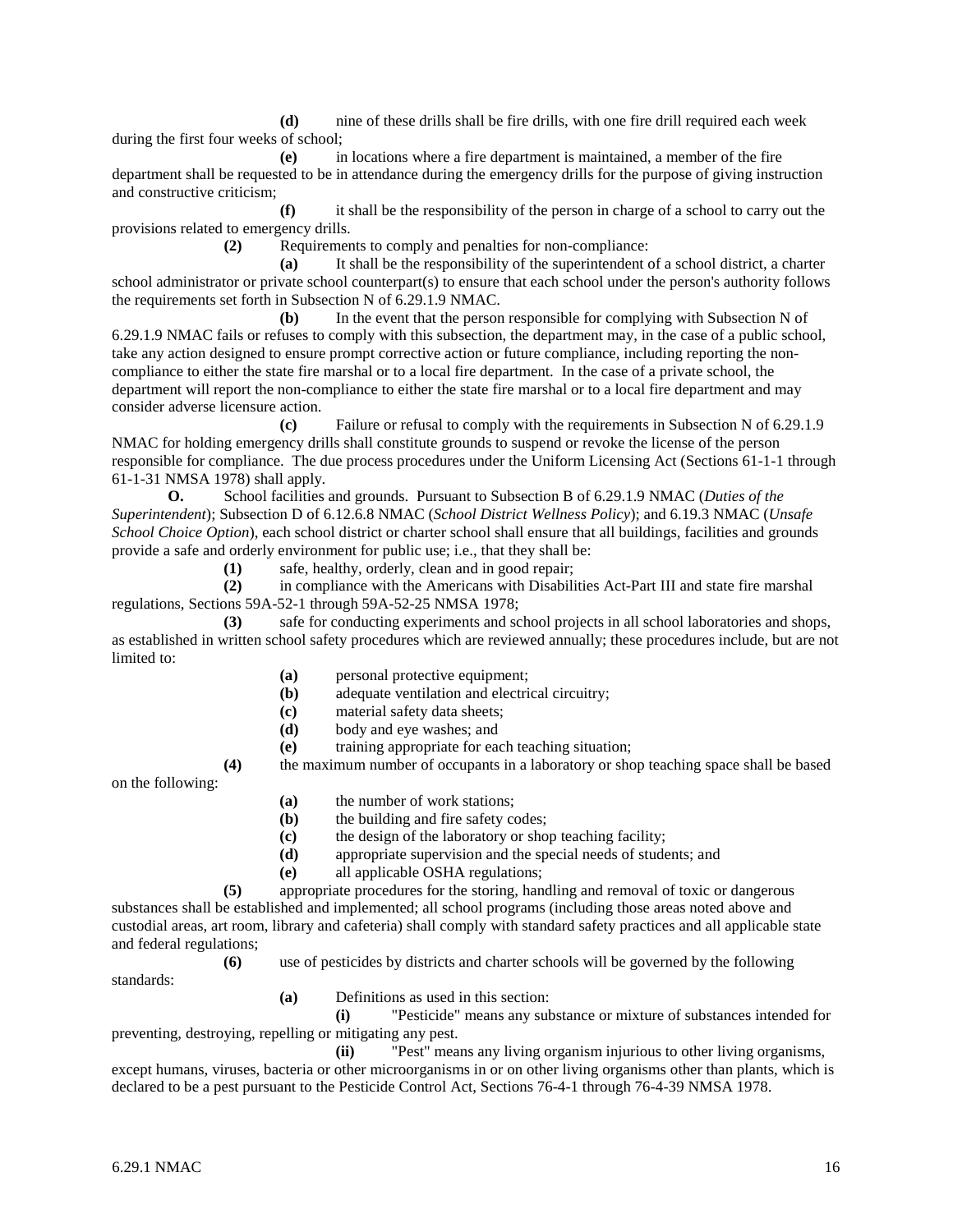**(b)** Districts and charter schools will develop procedures for the implementation of pest management with consideration for reducing the possible impact of pesticide use on human health and the environment, including people with special sensitivities to pesticides. Procedures will include, but are not limited to, the following:

**(i)** No pesticide may be applied to public school property and no pest control device, as defined in the New Mexico Pesticide Control Act, may be used on public school property except those pesticides and devices currently registered for legal use in the state by the New Mexico department of agriculture.

**(ii)** No pesticide may be applied to public school property except by those persons certified in the applicable category and currently licensed by the New Mexico department of agriculture or by employees under their direct supervision.

**(iii)** Pesticides will only be applied in or on the outside of school buildings when a pest is present, and will not be applied on a regular or calendar basis unless it is to treat an infestation and is a part of a pest management system being implemented to address a particular target pest. A pest is considered to be present when it is observed directly or can reasonably be expected to be present based on finding evidence, such as droppings, body parts, or damage that is typically done by the pest. This section of the regulation does not apply to pre-construction termite treatments or the use of outdoor herbicides.

**(iv)** Pesticides that are applied in a liquid, aerosolized or gaseous form through spraying, aerosol cans, bombs, fumigation or injections into the ground, foundation or plants will not be applied on public school property when students, staff or visitors are present, or may reasonably be expected to be present within 6 hours of the application. In emergency cases, where a pest infestation threatens the health or safety of the occupants of public school property, and which requires the immediate application of a pesticide to remediate, students, staff and other school occupants will be removed from the treatment area prior to the application. Small amounts of gel or liquid pesticides applied to cracks and crevices or baits used to treat pest infestation are exempt from this section.

**(v)** At the beginning of each year, and when new students register, schools will develop a list of parents and guardians who wish to be notified prior to pesticide application during the school year. These parents/guardians will be notified in writing prior to pesticide application. General notification of anticipated pesticide applications will occur by posting or dissemination of notices, by oral communication or other means of communication. In emergency cases where a pest infestation threatens the health or safety of the occupants of public school property, no pre-notification is required. Immediately following the application of a pesticide in emergency cases, signs will be posted indicating an application was made.

**(vi)** Written records of pesticide applications will be kept for three years at each school site and be available upon request to parents, guardians, students, teachers and staff.

**(vii)** If any part of Paragraph (6) of Subsection O of 6.29.1.9 NMAC is found to be in conflict with the provisions of the Pesticide Control Act, the remainder of the regulation will remain in full force and effect.

**P.** School district budgeting. Section 22-8-4 NMSA 1978 requires the department to prescribe forms for, supervise and control the preparation of all budgets of all public schools and school districts, and to compile accurate information concerning public school finance and administration. Sections 22-8-5 through 22-8-12.1 NMSA 1978 set out specific budget preparation and submission requirements for the department, public schools and public school districts. Regulations governing budgeting and accounting for New Mexico public schools and school districts are set out in 6.20.2 NMAC.

**Q.** Final course and other student grade changes. Any changes to students' course or other grades shall be governed by the state rule, *"Final Course and Other Student Grade Changes"* (6.30.10 NMAC). [6.29.1.9 NMAC - Rp, 6.30.2.10 NMAC, 6-30-2009; A, 02-12-2010; A, 10-31-2011; A, 02/28/2017]

# **6.29.1.11 PROGRAM REQUIREMENTS:**

## **A.** Curriculum.

**(1)** Local curricula shall be aligned with the applicable New Mexico content standards with benchmarks and performance standards. In accordance with Section 22-13-1.6 NMSA 1978, each school district shall align its curricula to meet the state standards for each grade level and subject area so that students who transfer between public schools within the school district receive the same educational opportunity within the same grade or subject area. Each school district's aligned grade level and subject area curricula shall be in place for mathematics by the 2009-2009 school year.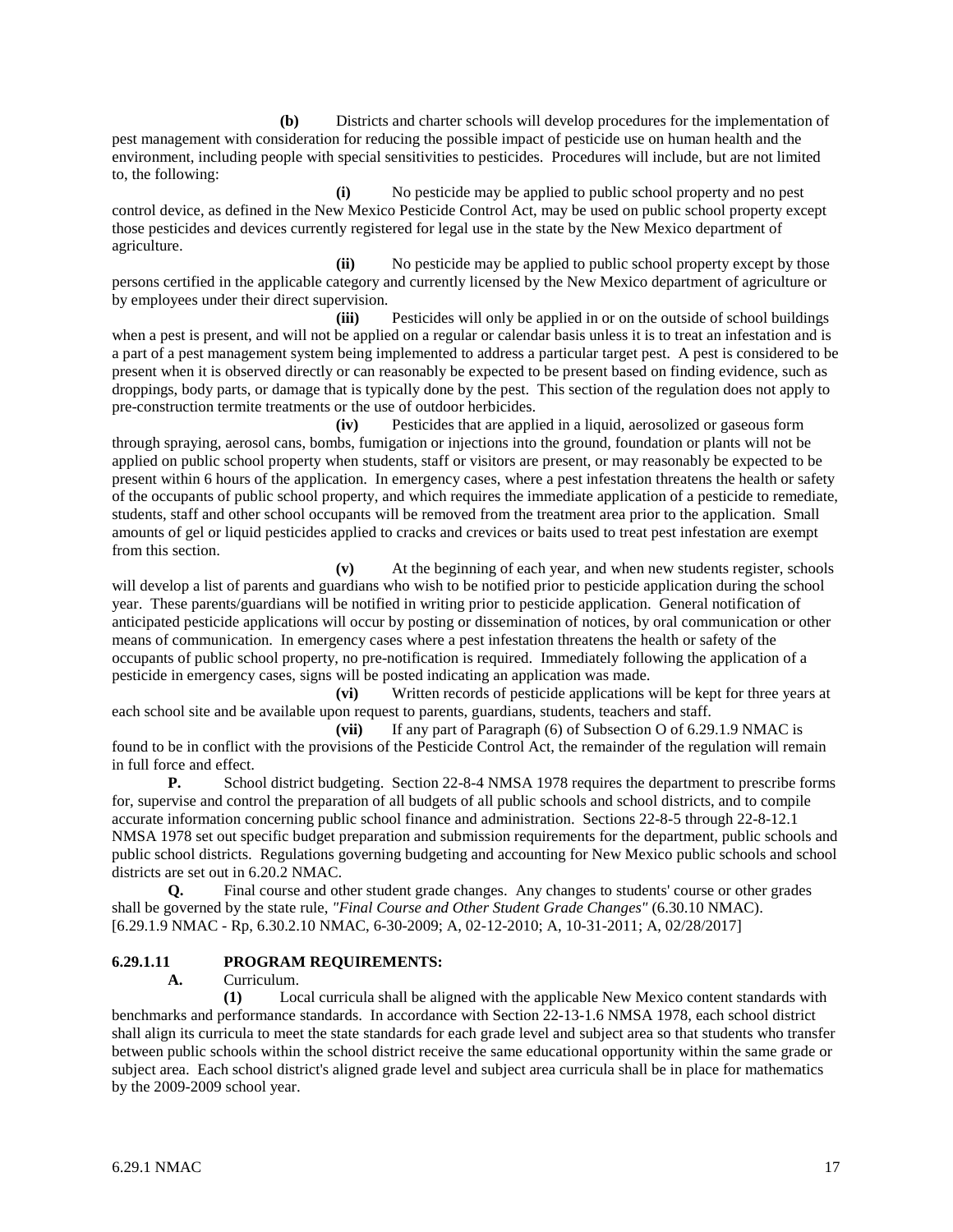**(2)** Adopted instructional materials shall support the aligned local curricula. The state standards revision cycle, the local curriculum cycle and the instructional materials cycle shall be aligned and sequenced to provide standards-based curricula that are supported by aligned instructional materials. At the completion of each standards revision cycle, the standards-based state assessment program shall be reviewed to determine the need for realignment.

curriculum.

**(3)** All courses offered for credit shall have written, delivered, assessed and sequential

**(4)** Written and delivered curricula shall be congruent, state what students should know and be able to do, and include an assessment process.

**(5)** The curricula shall be assessed as part of the EPSS process.

**(6)** The curricula shall support the EPSS.

**B.** Subject areas. The district or charter school shall be in compliance with subject area requirements as specified in Section 22-13-1 NMSA 1978.

**(1)** The department shall require instruction in specific subject areas as provided in Paragraphs (2) through (7) of Subsection B of 6.29.1.11 NMAC. Any public school or school district failing to meet these minimum requirements shall not be accredited by the department.

**(2)** All kindergarten through third grade classes shall provide daily instruction in reading and language arts skills, including phonemic awareness, phonics and comprehension; and in mathematics. Students in kindergarten and first grades shall be screened and monitored for progress in reading and language arts skills, and students in second grade shall take diagnostic tests on reading and language arts skills.

**(3)** All first, second and third grade classes shall provide instruction in art, music and a language other than English, and instruction that meets content standards, benchmarks and performance standards shall be provided in science, social studies, physical education and health education.

**(4)** In fourth through eighth grades, instruction that meets academic content and performance standards shall be provided in the following subject areas:

**(a)** reading and language arts skills, with an emphasis on writing and editing for at least one year and an emphasis on grammar and writing for at least one year;

- **(b)** mathematics;
- **(c)** a language other than English;
- **(d)** communication skills;
- **(e)** science;
- **(f)** art;
- **(g)** music;
- **(h)** social studies;
- **(i)** New Mexico history;
- **(j)** United States history;
- **(k)** geography;
- **(l)** physical education; and
- **(m)** health education.

**(5)** In eighth grade, algebra I shall be offered in regular classroom settings, through online courses or agreements with high schools.

**(6)** In fourth through eighth grades, school districts and charter schools shall offer electives that contribute to academic growth and skill development, and provide career and technical education.

**(7)** In ninth through twelfth grades, instruction that meets academic content and performance standards shall be provided in health education, including:

**(a)** age appropriate sexual abuse and assault awareness and prevention training that meets department standards developed in consultation with the federal centers for disease control and prevention that are based on evidence-based methods that have proved to be effective;

**(b)** lifesaving skills training that follows nationally recognized guidelines for handson, compression only, psychomotor skills (skills that use hands-on practice to support cognitive learning) cardiopulmonary resuscitation training including:

**(i)** use of a course curriculum, which allows for demonstration of competency in performing cardiopulmonary resuscitation and associated skills;

**(ii)** training that conforms to the most recent, national, evidence-based guidelines established by the American heart association, the American red cross, or another nationally recognized, NM public education department-approved non-profit organization;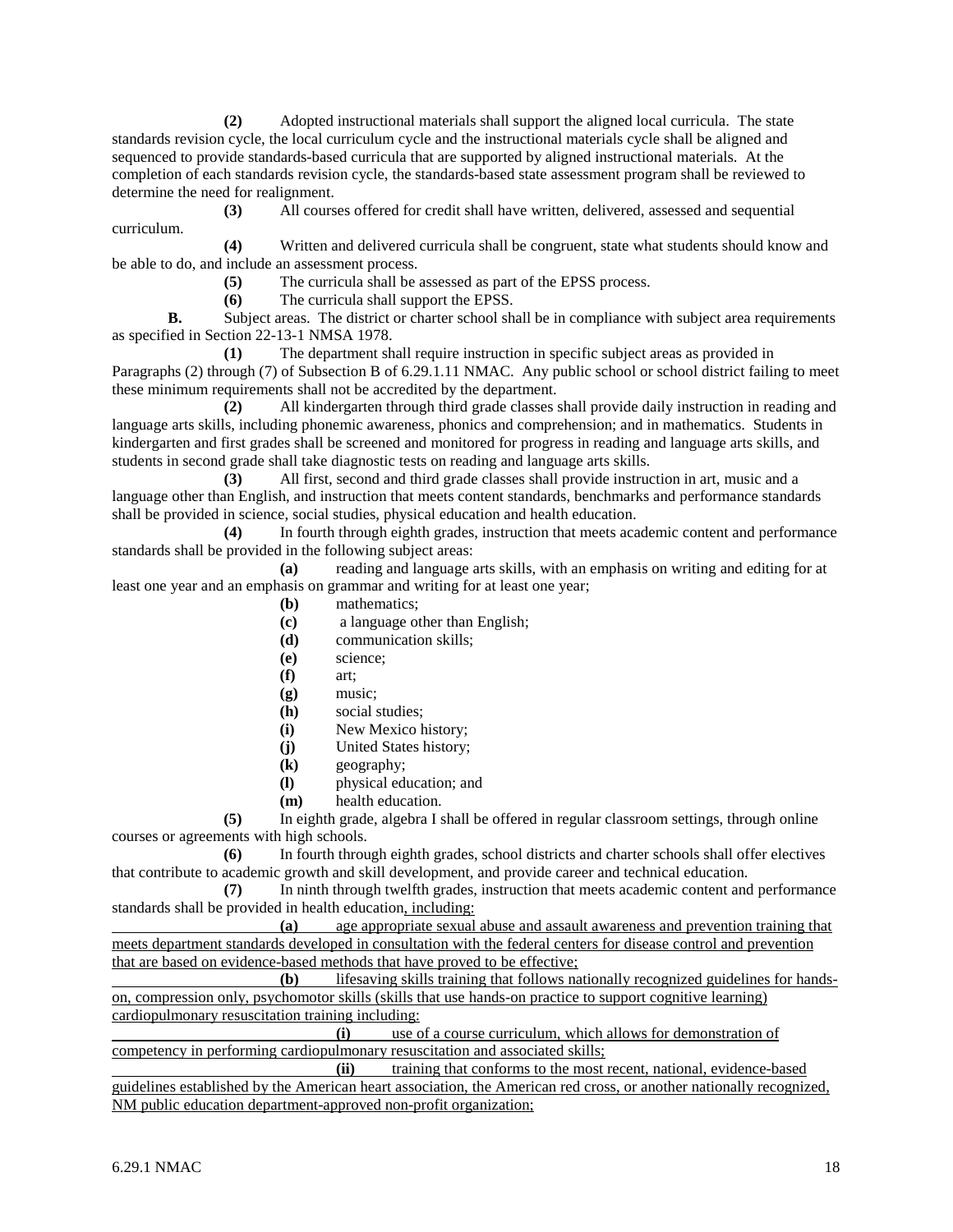| (iii)                                                                            | training to recognize the signs of a heart attack;                                                                    |
|----------------------------------------------------------------------------------|-----------------------------------------------------------------------------------------------------------------------|
| (iv)                                                                             | training on use of an automated external defibrillator; and                                                           |
| (v)                                                                              | training on how to perform the Heimlich maneuver for choking                                                          |
| victims;                                                                         |                                                                                                                       |
| (c)                                                                              | lifesaving skills training that may use the following instructors if qualified to                                     |
| teach hands-on psychomotor skills cardiopulmonary resuscitation training:        |                                                                                                                       |
| (i)                                                                              | school nurses;                                                                                                        |
| (ii)                                                                             | health teachers;                                                                                                      |
| (iii)                                                                            | athletic department personnel as instructors; and                                                                     |
| (iv)                                                                             | any qualified volunteers, as defined by 6.50.18.8 NMAC, providing                                                     |
|                                                                                  | training at no cost to the school district that the school district determines to be eligible to offer instruction as |
|                                                                                  | prescribed in Subparagraph (b) of Paragraph (7) of Subsection B of 6.29.1.11 NMAC including, but not limited to,      |
|                                                                                  | emergency medical technicians, paramedics, police officers, firefighters, representatives of the American heart       |
| association or the American red cross, or other similarly qualified individuals; |                                                                                                                       |
| (d)                                                                              | training and instructional materials related to Subparagraph (b) of Paragraph (7)                                     |
| of Subsection B of 6.29.1.11 NMAC in both English and Spanish to include:        |                                                                                                                       |
| (i)                                                                              | materials, equipment and services that are needed as part of the                                                      |
|                                                                                  | instruction obtained on loan from state-recognized organizations, such as the New Mexico heart institute; and         |
| (ii)                                                                             | materials, equipment and services received by schools as in-kind                                                      |
| donations; and                                                                   |                                                                                                                       |
| (e)                                                                              | combined instruction, whereby school districts and charter schools may work                                           |
|                                                                                  | with other school districts and charter schools to provide the training or with a regional education cooperative to   |
| provide or facilitate the training.                                              |                                                                                                                       |
| (8)                                                                              | The requirements as prescribed in Subparagraph (b) of Paragraph (7) of Subsection B of                                |
|                                                                                  | 6.29.1.11 NMAC for health education shall not be required for students in grades nine through 12 who are enrolled     |

in a virtual charter school.

**(9)** A school district or charter school may submit a waiver request to the department for the requirement as prescribed in Subparagraph (b) of Paragraph (7) of Subsection B of 6.29.1.11 NMAC for health education for a student receiving special education supports and services pursuant to the IDEA or Section 504 of the federal Rehabilitation Act in grades nine through 12 with a disability as documented through an individualized education program (IEP) if the requirement as prescribed in Subparagraph (b) of Paragraph (7) of Subsection B of 6.29.1.11 NMAC cannot be reasonably met with accommodations for a given student.

[**(8)**] **(10)** In every grade, inquiry-based laboratory components are at the core of the science program, and shall be woven into every lesson and concept strand. For required science units in grades nine through twelve, "laboratory component" means an experience in the laboratory, classroom or the field that provides students with opportunities to interact directly with natural phenomena or with data collected by others using tools, materials, data collection techniques and models. Throughout the process, students shall have opportunities to design investigations, engage in scientific reasoning, manipulate equipment, record data, analyze results and discuss their findings. The laboratory component comprises at least 40 per cent of the unit's instructional time. All science classes that include dissection activities as part of the curriculum shall provide virtual dissection techniques as alternative activities for any student who is opposed to real dissections for ethical, moral, cultural or religious reasons. Alternative techniques shall approximate the experience of real dissection activities as closely and appropriately as possible. A virtual dissection technique means carrying out dissection activities using computer two-dimensional or three-dimensional simulations, videotape or videodisk simulations, take-apart anatomical models, photographs or anatomical atlases.

**C.** Bilingual multicultural education. Bilingual multicultural education shall be provided to meet the identified educational and linguistic needs of linguistically and culturally different students, including Native American children, and other students who may wish to participate, in grades K-12, with priority to be given to programs in grades K-3. These programs shall:

**(1)** provide services in accordance with the Bilingual Multicultural Act (Sections 22-23-1 through 6 NMSA 1978) and the Bilingual Education Regulation (Sections 6.32.2.7 through 6.32.2.11 NMAC);

**(2)** be implemented in accordance with the identified needs of qualifying culturally and linguistically different students and ensure equal educational opportunities;

- **(3)** be assessed as part of the EPSS process; and
- **(4)** support the local curriculum and EPSS.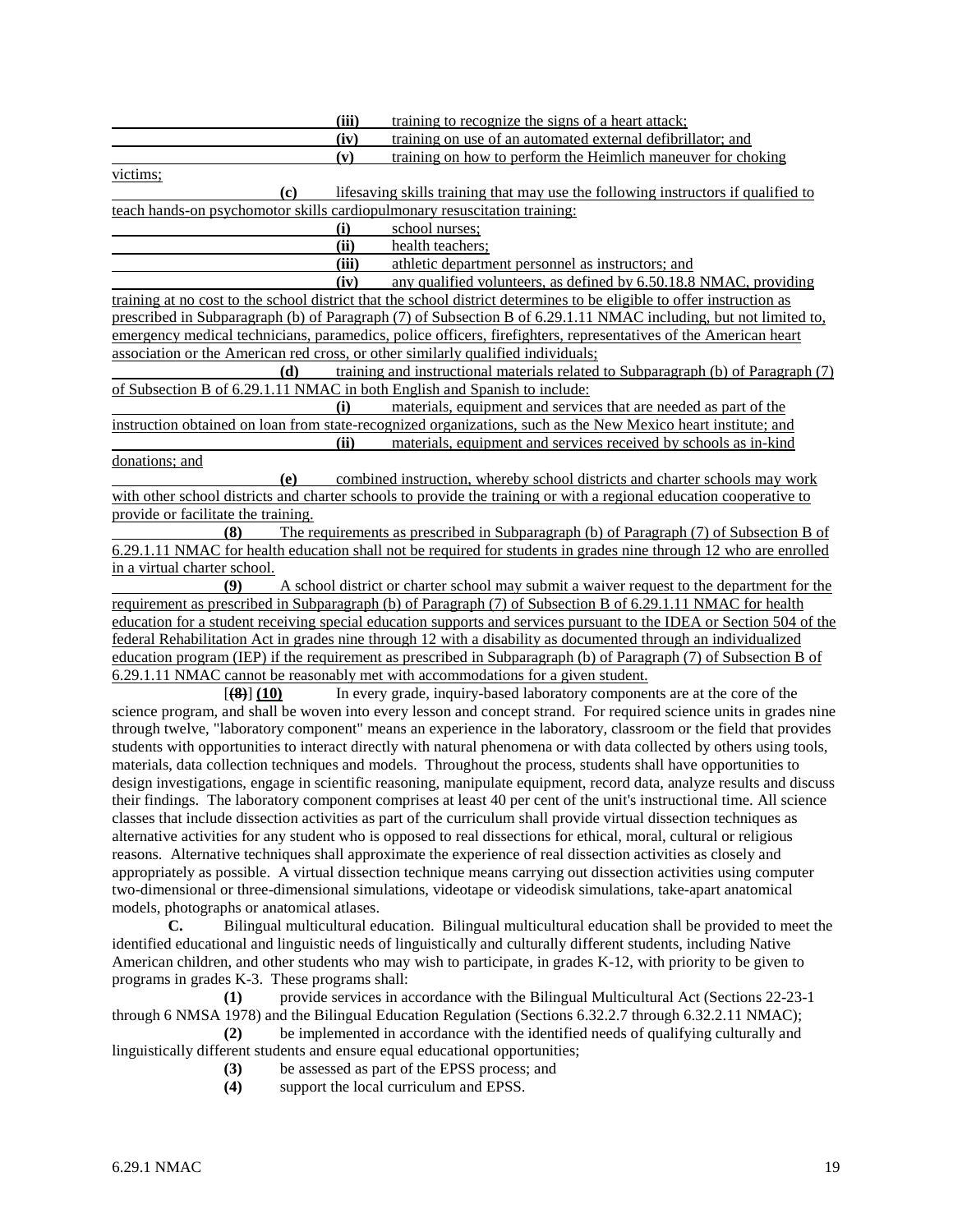**D.** Career and technical education (CTE). Career and technical education programs for both elementary and secondary levels shall:

**(1)** be in accordance with Section 22-14-1 through 22-14-30 NMSA 1978 and the Carl

**(2)** provide exploratory and skill development program offerings;

**(3)** ensure students' mastery of the New Mexico career and technical education content standards with benchmarks and performance standards;

- **(4)** include competency-based applied learning;
- **(5)** be assessed as part of the EPSS process; and
- **(6)** support the local curriculum and the EPSS.

**E.** School health. School health programs provide opportunities for all students to develop healthy behaviors. Districts and charter schools shall provide or make provisions for school health programs that address the health needs of students and staff. Districts and charter schools shall provide the following programs: health education, physical education, health services and school counseling. Additional programs may include: nutrition, staff wellness, family-school-community partnerships, healthy environment and psychological services. These programs shall:

1978;

Perkins Act;

- 
- **(2)** provide education and skill development program offerings; **(3)** provide community partnerships which help to achieve the goal of healthy students and

**(1)** be in accordance with Section 22-10A-34 and Section 24-5-1 through 24-5-6 NMSA

staff;

**(4)** be assessed as part of the EPSS process; and

**(5)** support the local curriculum and EPSS.

**F.** Special education. Special education is specially-designed instruction that is provided at no cost to parents to meet the unique needs of a student with a disability, as defined in the IDEA regulations (34 CFR Part 300 and state special education regulations (6.31.2 NMAC). Special education programs shall:

**(1)** provide specially-designed instruction in career and technical education and travel training for students whose IEPs require such services;

**(2)** provide instruction to students placed on homebound services as per their IEP; and

**(3)** provide instruction in state-supported educational programs, hospitals, institutions and other settings. As set forth in the state special education regulations at Paragraph (15) of Subsection C of 6.31.2.7 NMAC, special education may include speech-language pathology services consisting of specially-designed instruction that is provided to enable a student with a disability, as recognized under IDEA, to have access to the general curriculum and to meet the educational standards of the public agency that apply to all children;

**(4)** provide instruction, in accordance with Section 22-13-1 (D) NMSA 1978, for the unique needs of gifted and talented students;

**(5)** be assessed as part of the EPSS process; and

**(6)** support the local curriculum and EPSS.

**G.** Supplemental programs. Programs which supplement, but do not replace, state operational programs may include, but are not limited to: Title I - Improving the Academic Achievement of the Disadvantaged (NCLB); Title II - Preparing, Training and Recruiting High Quality Teachers and Principals (NCLB); Title III - Language Instruction for Limited English Proficient and Immigrant Students (NCLB); Title IV, Part A - Safe and Drug Free Schools and Communities (NCLB); Title V - Promoting Informed Parental Choice and Innovative Programs (NCLB); Title VI - Flexibility and Accountability (NCLB), Title VII - Indian, Native Hawaiian and Alaska Native Education (NCLB), Title VIII - Impact Aid Program (NCLB), the Johnson-O'Malley Act and Individuals with Disabilities Education Improvement Act (IDEA, 2004). Supplemental programs shall:

**(1)** provide services as required by federal laws and assurances, including Title VI of the Civil Rights Act of 1964 and the Equal Educational Opportunities Act (EEOA) of 1974;

- **(2)** be assessed as part of the EPSS process; and
- **(3)** support the local curriculum and EPSS.

**H.** Support services. Districts and charter schools shall provide support service programs which strengthen the instructional program. Required support service programs are: library media, school counseling and health services. Support services shall:

- (1) have a written, delivered and assessed program, K-12;<br>(2) provide licensed staff to develop and supervise the pro-
- **(2)** provide licensed staff to develop and supervise the program;
- **(3)** be assessed as part of the EPSS process; and